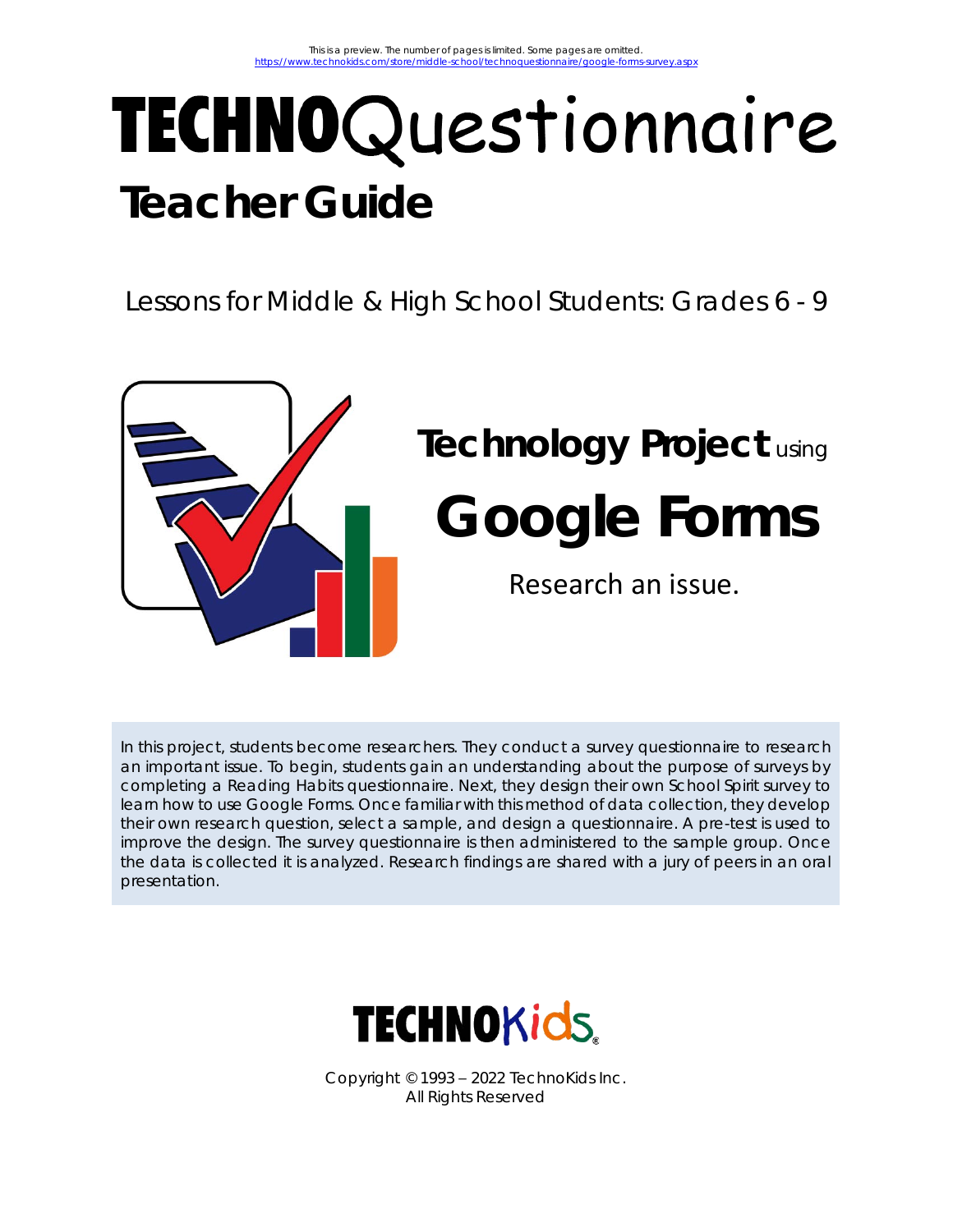### **Table of Contents**

| Ask a Question that Identifies Information about the Respondent using a Dropdown List 7 |  |
|-----------------------------------------------------------------------------------------|--|
| Ask a Question that Limits the Number of Choices Selected from a Checklist 8            |  |
|                                                                                         |  |
|                                                                                         |  |
|                                                                                         |  |
|                                                                                         |  |
|                                                                                         |  |
|                                                                                         |  |
|                                                                                         |  |
|                                                                                         |  |
|                                                                                         |  |
|                                                                                         |  |
|                                                                                         |  |
|                                                                                         |  |
|                                                                                         |  |
|                                                                                         |  |
|                                                                                         |  |
|                                                                                         |  |
| Add a Multiple-Choice Question to Find Out What People Like the Most 17                 |  |
|                                                                                         |  |
|                                                                                         |  |
|                                                                                         |  |
|                                                                                         |  |
|                                                                                         |  |
|                                                                                         |  |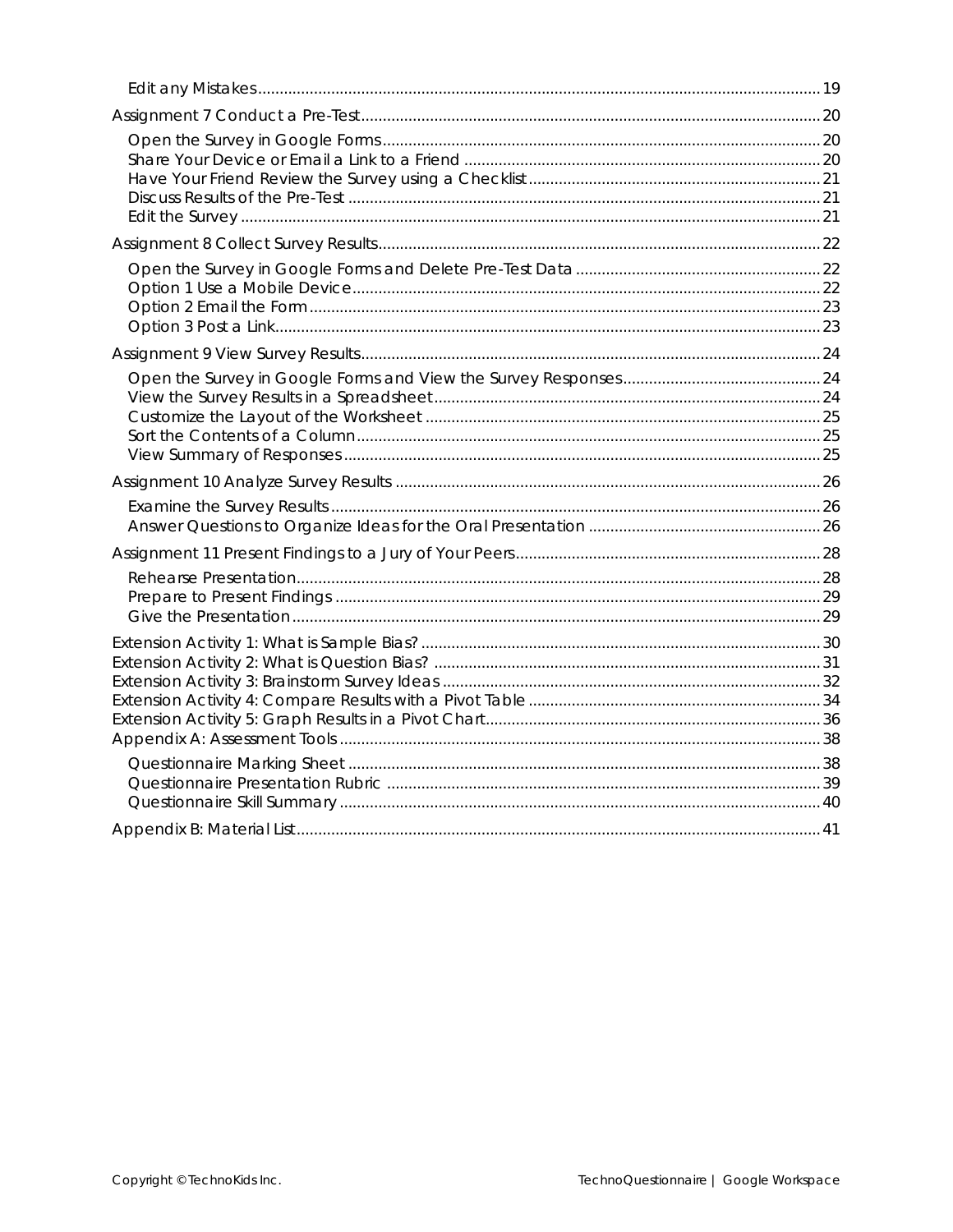### **TechnoQuestionnaire Overview**

| Purpose: Conduct a survey questionnaire and<br>analyze the results.<br>Objectives: (see Appendix A: Skill Summary)<br>understand the purpose of a survey<br>$\bullet$<br>investigate a research question<br>$\bullet$<br>select a sample from the population<br>$\bullet$<br>identify bias in data collection methods<br>$\bullet$<br>organize categorical data<br>$\bullet$<br>design questions to gather data<br>$\bullet$<br>collect data by conducting a survey<br>$\bullet$<br>display data in charts, tables, graphs<br>$\bullet$<br>interpret results to draw conclusions<br>$\bullet$<br>make convincing arguments<br>$\bullet$<br>summarize findings in a report<br>$\bullet$<br>evaluate the quality of a survey<br>$\bullet$<br>compare subgroups (optional)<br>$\bullet$                                                                                    | Preparation: (see Preparing to Teach)<br>Sign up for a Google Account<br>$\bullet$<br>Install Adobe Reader or other PDF app<br>$\bullet$<br>Share Questionnaire folder with students<br>$\bullet$<br>Prepare TechnoQuestionnaire folder for Google<br>$\bullet$<br>Drive (optional step for Assignment 2)<br>Download and print Flashcards and Tool<br>$\bullet$<br>Summary from <b>TechnHub</b> (optional)<br>Materials: (see Appendix B: for a complete list)<br><b>Assessment Tools</b><br>$\bullet$<br>Sample Files<br>$\bullet$<br>Questionnaire folder<br>$\bullet$<br>TechnoQuestionnaire Google Drive folder<br>$\bullet$<br>(optional)<br>Parent Letter and Certificate (optional)<br>$\bullet$<br>Flashcards and Tool Summary (optional)<br>$\bullet$ |  |  |  |  |  |
|-------------------------------------------------------------------------------------------------------------------------------------------------------------------------------------------------------------------------------------------------------------------------------------------------------------------------------------------------------------------------------------------------------------------------------------------------------------------------------------------------------------------------------------------------------------------------------------------------------------------------------------------------------------------------------------------------------------------------------------------------------------------------------------------------------------------------------------------------------------------------|-----------------------------------------------------------------------------------------------------------------------------------------------------------------------------------------------------------------------------------------------------------------------------------------------------------------------------------------------------------------------------------------------------------------------------------------------------------------------------------------------------------------------------------------------------------------------------------------------------------------------------------------------------------------------------------------------------------------------------------------------------------------|--|--|--|--|--|
| <b>Summary of Activities:</b><br>Gain an understanding of the purpose of survey questionnaires. Introduce terminology.<br>$\bullet$<br>Compare a Reading Habits poll and survey to understand their purpose and design.<br>٠<br>Study results from the Reading Habits survey. Learn how question types are graphed.<br>$\bullet$<br>Create a School Spirit survey to discover the range of questions that can be asked.<br>$\bullet$<br>Organize ideas for a survey questionnaire using a planning sheet.<br>$\bullet$<br>Build a survey using Google Forms.<br>$\bullet$<br>Conduct a pre-test using a checklist. Discuss the design and make improvements.<br>$\bullet$<br>Administer the survey to collect the results.<br>$\bullet$<br>Analyze survey results. Evaluate the survey questionnaire.<br>$\bullet$<br>Report the findings in an oral presentation.<br>٠ |                                                                                                                                                                                                                                                                                                                                                                                                                                                                                                                                                                                                                                                                                                                                                                 |  |  |  |  |  |
| <b>Extension Activities:</b><br>Answer questions about sample bias.<br>$\bullet$<br>Answer questions about question bias.<br>$\bullet$<br>Brainstorm survey ideas.<br>$\bullet$<br>Compare results from subgroups using a pivot table. (advanced activity)<br>$\bullet$<br>Compare results from subgroups using a pivot chart. (advanced activity)<br>$\bullet$<br>Assessment:<br>Self-Evaluation (Questionnaire Checklist - Assignment 6)<br>٠                                                                                                                                                                                                                                                                                                                                                                                                                         |                                                                                                                                                                                                                                                                                                                                                                                                                                                                                                                                                                                                                                                                                                                                                                 |  |  |  |  |  |
| Peer-Evaluation (Questionnaire Peer Review - Assignment 7)<br>٠<br>Teacher Evaluation (Questionnaire Marking Sheet, Questionnaire Presentation Rubric,<br>$\bullet$<br>Questionnaire Skill Summary)                                                                                                                                                                                                                                                                                                                                                                                                                                                                                                                                                                                                                                                                     |                                                                                                                                                                                                                                                                                                                                                                                                                                                                                                                                                                                                                                                                                                                                                                 |  |  |  |  |  |
| Notes:<br>٠<br>of the spreadsheet environment, although not essential.<br>8-10 people.                                                                                                                                                                                                                                                                                                                                                                                                                                                                                                                                                                                                                                                                                                                                                                                  | Survey results are stored in a spreadsheet. It is beneficial for students to have a basic understanding<br>These activities are designed to help students understand the research process. It may not be<br>possible to have a suitable sample size for the population; accept this as a limitation. Aim to survey                                                                                                                                                                                                                                                                                                                                                                                                                                              |  |  |  |  |  |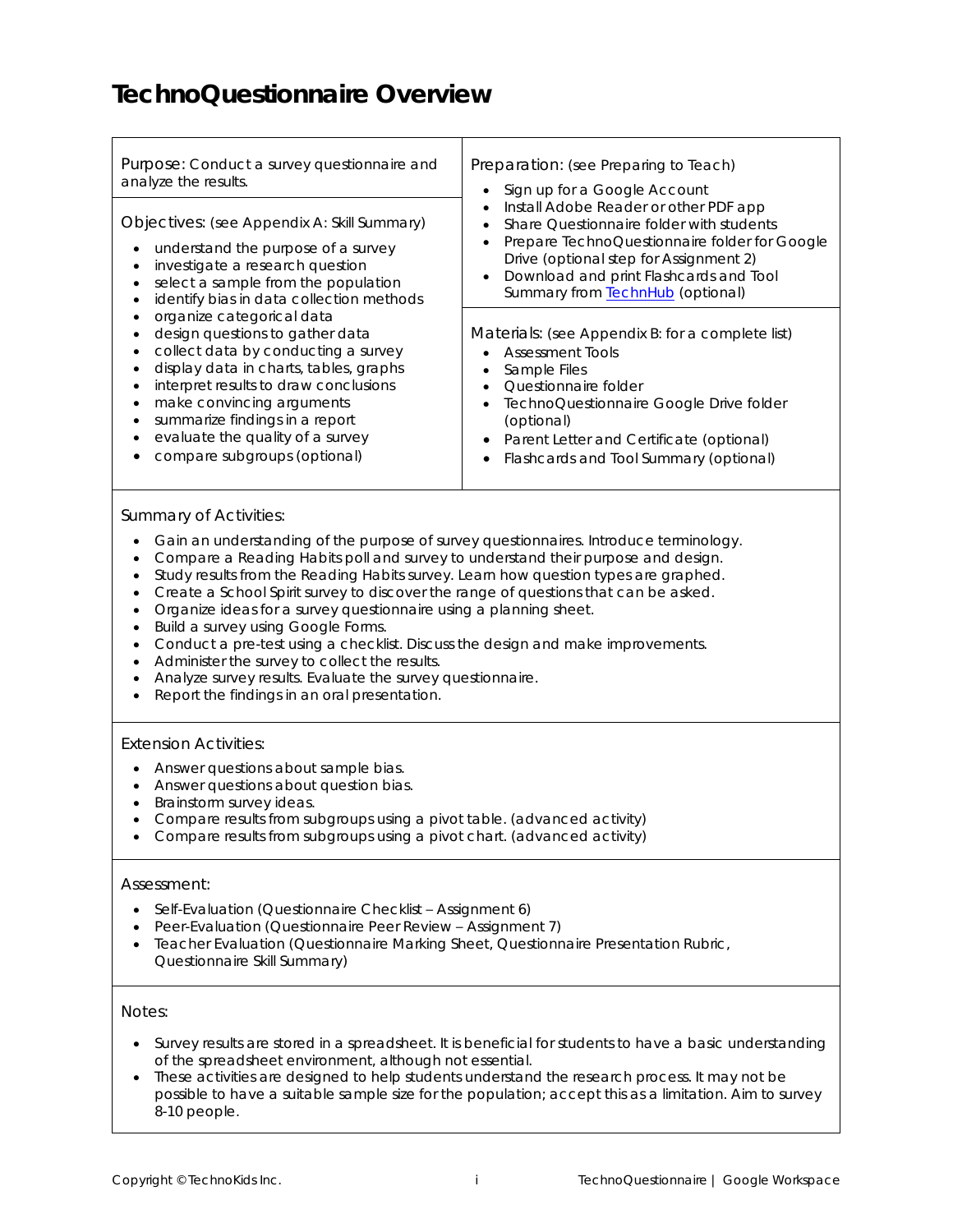### **Technology Integration Ideas**

TechnoQuestionnaire integrates into mathematics or science curriculum. There are eight steps to conducting a survey questionnaire. Students complete each step in the research process:

- 1. *Set the Purpose* Determine the reason or goal of the survey.
- 2. *Pick Sample* Select the group of people that will take the survey.
- 3. *Choose Survey Method* Decide on the technique used to collect data.
- 4. *Create Questionnaire* Design questions to measure behavior, opinions or beliefs.
- 5. *Pre-test* Take the survey to find errors and make improvements to the survey.
- 6. *Conduct Survey* Gather data by emailing a form or sharing a link to the survey.
- 7. *Analyze Results* Study the data in a spreadsheet and as graphs.
- 8. *Report Findings -* Explain research findings in an oral presentation.

*Survey Questionnaire Suggestions:*

- ✓ *Brainstorm to Generate a Research Question:* Picking a research question can be quite difficult. A great way to have your students determine what they would like to study is to complete the *Extension Activity 1 Brainstorm Survey Ideas.* If time is an issue, you may want to select several ideas and allow students to pick from your list.
- ✓ *Pose Relevant Research Question*: It is a good idea to have students select a meaningful research question whose results can be used to describe or improve a situation related to themselves. This gives the activity a greater purpose. For example, students could investigate new materials for the library; clubs offered to students; or ways to increase involvement in the school play.
- ✓ *Form Research Teams:* Developing a survey questionnaire requires a high-level of critical thinking to generate meaningful, relevant questions. Form pair groups. This will allow students to discuss their ideas together.
- ✓ *Pick a Population and Sample Group that is Easy to Access:* Consider having students select their sample from a population that they can research while at school. For example, they could select a particular class, grade, club, age, or group such as teachers, parents, students, or teenagers.
- ✓ *Plan Ahead to Survey the Sample Group:*
	- o *Mobile Survey* Will students give participants the survey using a mobile device such as a phone or tablet? This method will require devices and WIFI.
	- o *Email Survey* Will students email the survey to participants? This method will require students to compile a list of email addresses ahead of time.
	- o *Web-based Survey* Will students provide a link to the survey on a piece of paper, or digitally using a web page or bookmark? This method will require students to post the link ahead of time.
	- o *Survey Document* Do you need an easy solution for giving many surveys to other classes? Create a document that includes a numbered list of Survey Titles. Create a hyperlink from each Survey Title to its survey. Provide participants access to the document and the survey number they should take.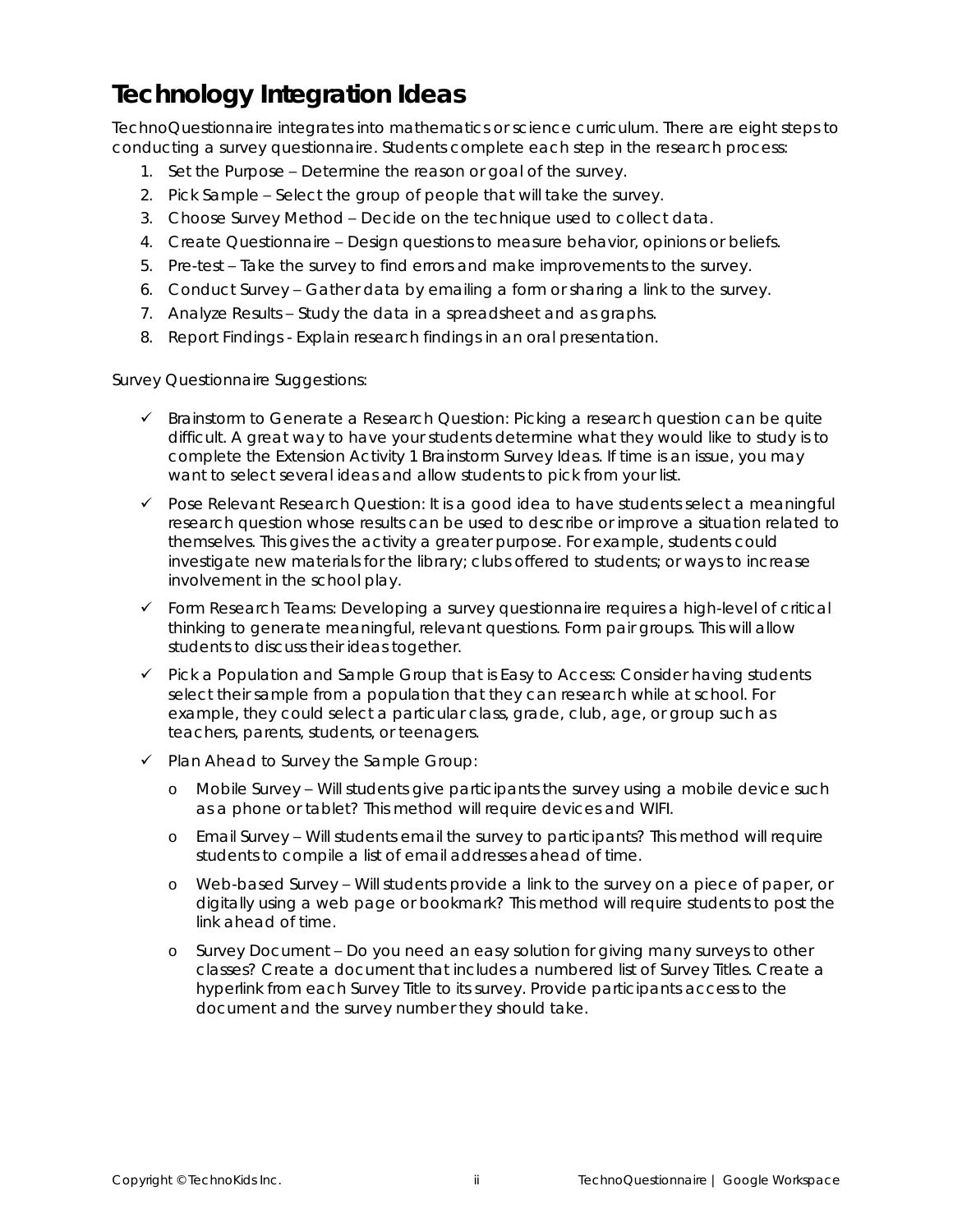- *Managing the Logistics of Data Collection:* If you have one or more classes completing this project you have MANY students needing to collect data.
	- o *Participants are from the Same Class:* Assign each student in a class 10 surveys they must complete so that everyone has enough data to analyze.
	- o *Participants are from Specific Grades or Classes:* Request permission from other classroom teachers for their students to take surveys. Create a *Survey Document* (as described previously) to give a large group of participants access to surveys.
	- o *Participants are from a Range of Grades, Classes, or Clubs:* Open the survey on a mobile device. Set up the device in the hallway, library, foyer, or other location. Invite participants to complete the survey.
- *Delve Deeper into Research Design:* Depending on the age of your students you may want to focus on concepts such as sample bias or question bias. If these areas are important to you complete *Extension Activities 1 and 2*.
- *Assessment and Evaluation:* Several tools are provided to assess and evaluate the questionnaire and presentation of findings. These documents are customizable and are in the *Assessment Tools* folder.

#### **NOTE | Mean, Medium, and Mode**

Your curriculum documents may list teaching *mean, medium*, and *mode* as part of a survey project. This requires qualitative or "numbered" data. Since most questions in the survey questionnaire provide categorical or "text" data, those concepts are not taught.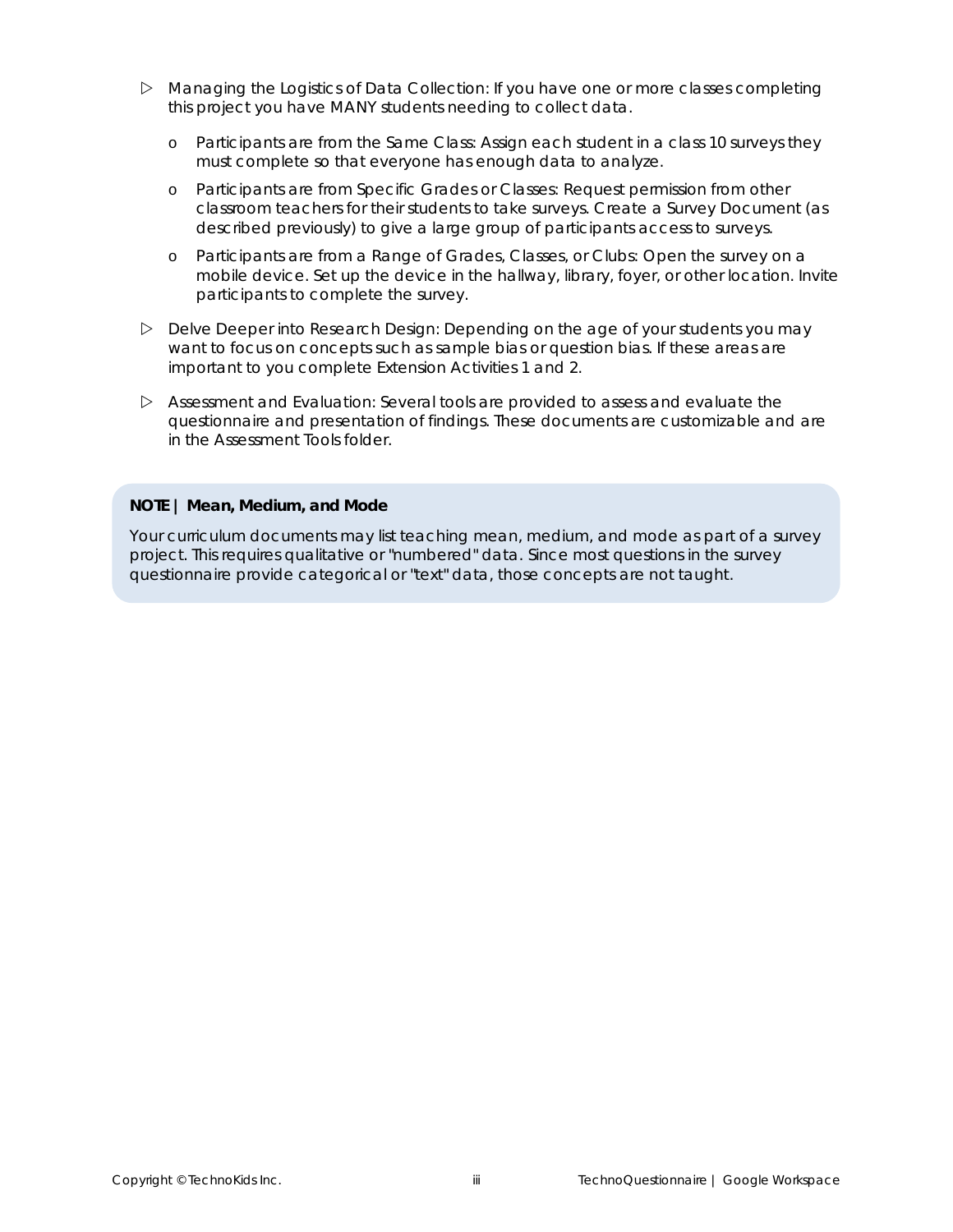### **Assignment 1 What is a Survey Questionnaire?**

You are going to design a survey questionnaire. Before you start you need to learn more about this type of research.



Read the information and answer the questions to discover how data from survey questionnaires help people solve problems.

**What is a Survey Questionnaire?**

A survey questionnaire is a list of questions given to a group of people to gather information about their behavior, opinion, or beliefs. Data is then analyzed with the results being used to show what a larger group of similar people might do, think, or believe.

People can answer a survey questionnaire by taking part in an interview, filling out a paper form, or by completing an online survey.

1. Have you ever completed a survey questionnaire? If yes, what was the survey about?

**How Do People Use Data from Survey Questionnaires?**

People use survey questionnaires to gain an understanding about a situation. They use this information to make decisions. For example, survey data can help assess opinions, identify problems, highlight areas in need of change, or determine products to buy.

Survey questionnaires are used by professionals every day in the workplace:

- ✓ Business owners use survey questionnaires to assess customer satisfaction with their service or product. They use this information to make improvements.
- ✓ Marketers use survey questionnaires to test if an advertisement will attract attention. They use this information to adjust designs, promotional offers, or the product launch plan.
- ✓ Politicians use survey questionnaires to learn what voters think about issues. They use this information to propose new laws or adjust their campaign.
- $\checkmark$  Event planners use survey questionnaires to identify the needs of attendees. They use this information to organize refreshments, room preference, or accommodate other requests.
- ✓ Psychologists study the human mind. They use survey questionnaires to gather knowledge from people to treat health problems or design intervention programs.
- $\checkmark$  Sociologists study human behavior. They use survey questionnaires to gather knowledge from people about their situation to describe social problems and develop solutions.
- 2. People use survey questionnaires to do their job. How could your teacher use a survey questionnaire to improve learning?
	- **Discover student interests to pick topics to study.**
	- **Understand students' fears about learning such as deadlines, tests, or presentations.**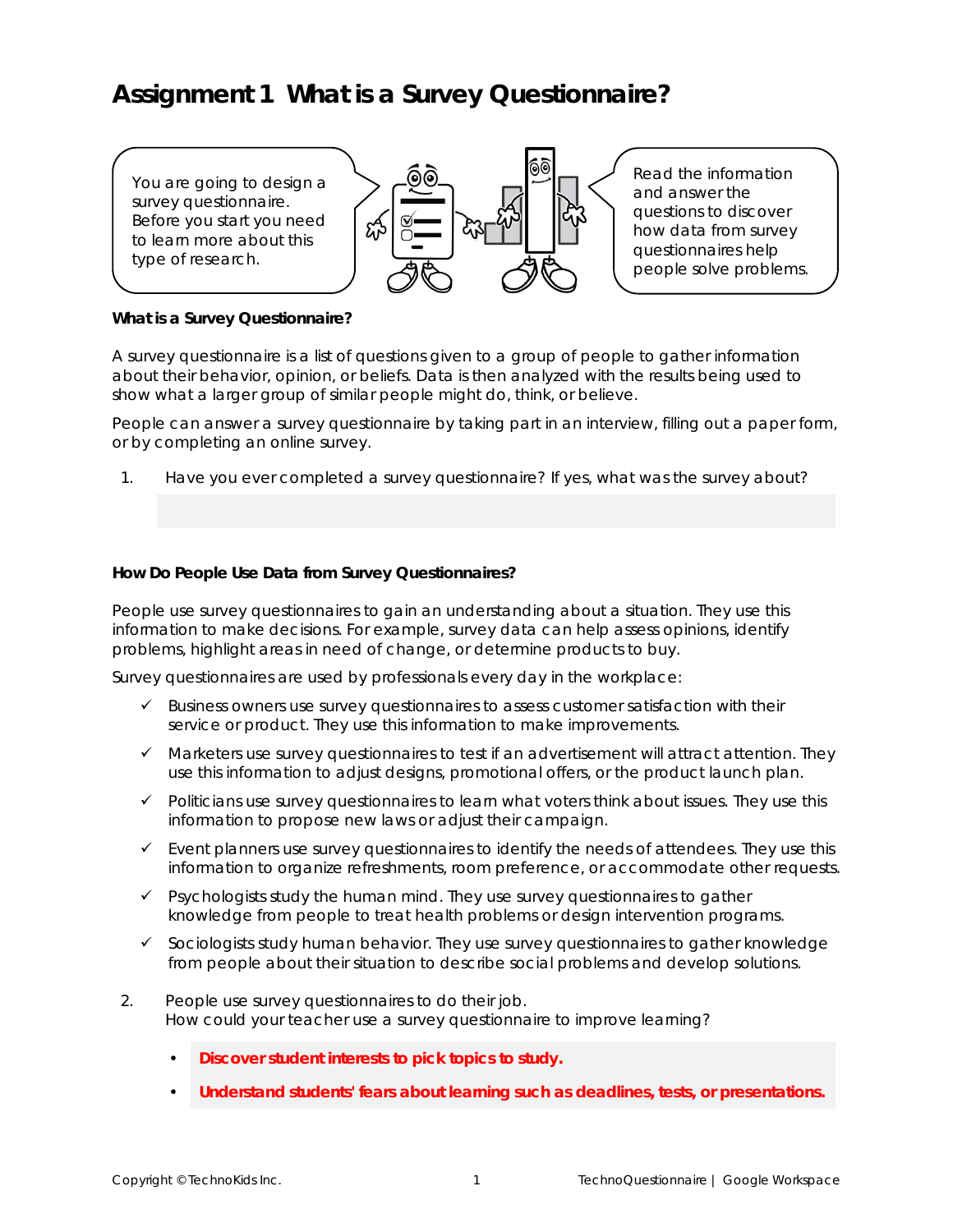**Get to Know Survey Terminology**

The person who conducts the survey questionnaire is called a *researcher*. The person who takes the survey questionnaire is called a *respondent* or *participant.*

Answer the questions to discover the meaning of other terminology:

*population sample sample bias random sampling question bias*

3. Surveys are used to learn about a large group of people, called a *population*. A small group of people, called a *sample*, is selected from this group to take the questionnaire. Why do you think a questionnaire is not given to everyone in the population?

**too many people in the population**

**difficult to collect data from everyone in a population**

4. *Sample bias* occurs if types of people in a population are excluded from taking a survey. Sample bias gives an inaccurate result because the people taking the survey do not resemble the population.

Which sample shows the least bias? The teacher is going to decide on an end of year school trip.

- $\square$  survey boys in the class
- $\square$  survey girls in the class
- $\Box$  survey both girls and boys in the class
- 5. To remove sample bias, it is a good idea to pick people to take the survey randomly. *Random sampling* gives each person in the population an equal chance of being selected.

Which sampling technique would you use to collect data? The parent committee has raised money and needs to decide where to spend it.

- $\Box$  ask everyone who stayed after school for soccer tryouts
- $\Box$  ask people in the music room at lunch
- **ask every tenth student as they enter the school in the morning**
- 6. A researcher must be fair and objective. *Question bias* occurs when the wording hints at the answer the researcher wants people to pick. Leading questions can give inaccurate results.

Which wording shows the least bias? Students want a new playground structure.

- $\square$  Should we add a new slide instead of keeping the terrible one we currently have?
- $\square$  Should we add a new slide instead of keeping the great one we currently have?
- **Should we add a new slide to the playground?**

Complete the Extension Activities 1 and 2 to learn more about sample bias and question bias.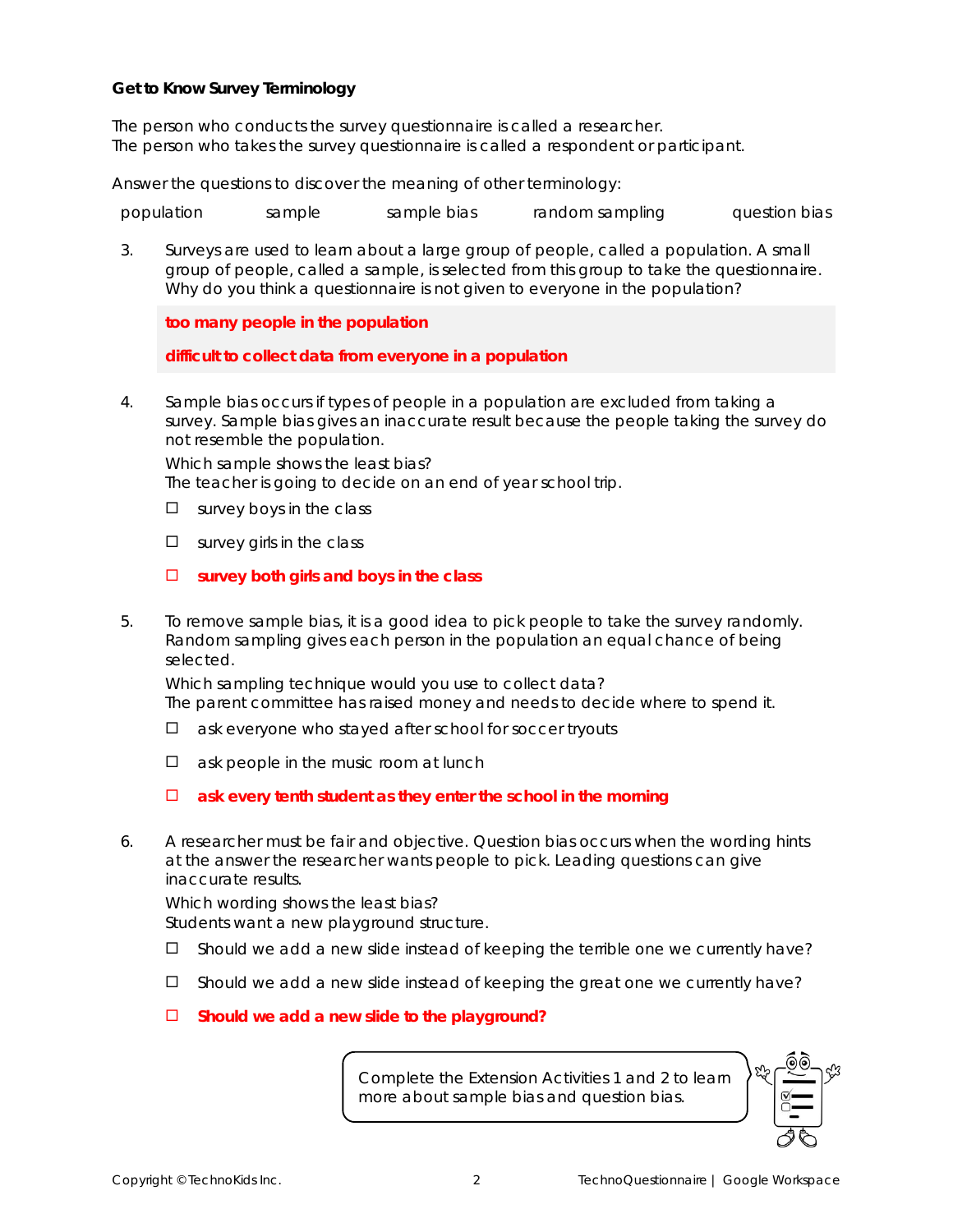### **Assignment 4 Create a School Spirit Survey**

Before you can start making your own survey you need to learn how to use Google Forms to create a questionnaire. This assignment will help you understand the range of questions you can ask and how to control data entry, so results can be analyzed easily.

School spirit needs a boost! The student council is conducting a survey to discover the level of school spirit, what events students like, and ideas to increase participation. Design the questionnaire using Google Forms.



**Create a New Form**

- $\triangleright$  Sign into Google Drive.
- Click *New*. From the list select *More* > *Google Forms*.

**Add a Title and Survey Description**

- Type a survey title such as **School Spirit Survey**. Type in a description such as **Tell us what you think about school spirit events.**
- Click *Untitled Form* at the top to automatically update the file name.

| 2. Then click here to | Ó<br>School Spirit Survey ( St. Mchange send in Drive<br><b>Responses</b><br>Settings<br><b>Claims Highly</b> |                |
|-----------------------|---------------------------------------------------------------------------------------------------------------|----------------|
|                       |                                                                                                               | ⊛              |
| update the file name. | <b>School Spirit Survey</b>                                                                                   | B              |
|                       | Tell us what you think about school spirit events.                                                            | Ŧr             |
|                       |                                                                                                               |                |
|                       | <b>Untitled Ouestion</b>                                                                                      | $\overline{ }$ |
| 1. Type the survey    | Option 1                                                                                                      | 吕              |
| title here.           |                                                                                                               |                |

**Ask a Question that Identifies Information about the Respondent using a Dropdown List**

Most surveys are anonymous. The person who takes the survey is unknown. This is done to encourage honesty as there is no fear of being identified. Instead of asking a person's name you can ask for demographics. Demographics such as age, gender, or grade is important data to collect because these factors may influence what a person does, thinks, or believes. For example, grade may influence school spirit. To find out, make a Dropdown list of grade choices.

- Click *Untitled Question*. Type **What grade are you in at school?**
- $\triangleright$  Select *Dropdown* as the question type.
- Replace *Option 1* with a **grade range** such as 3-4.
- Click *Add option*. Type a **grade range** such as 5-6.
- Click *Add option*. Type a **grade range** such as 7-8.
- Click *Required*.

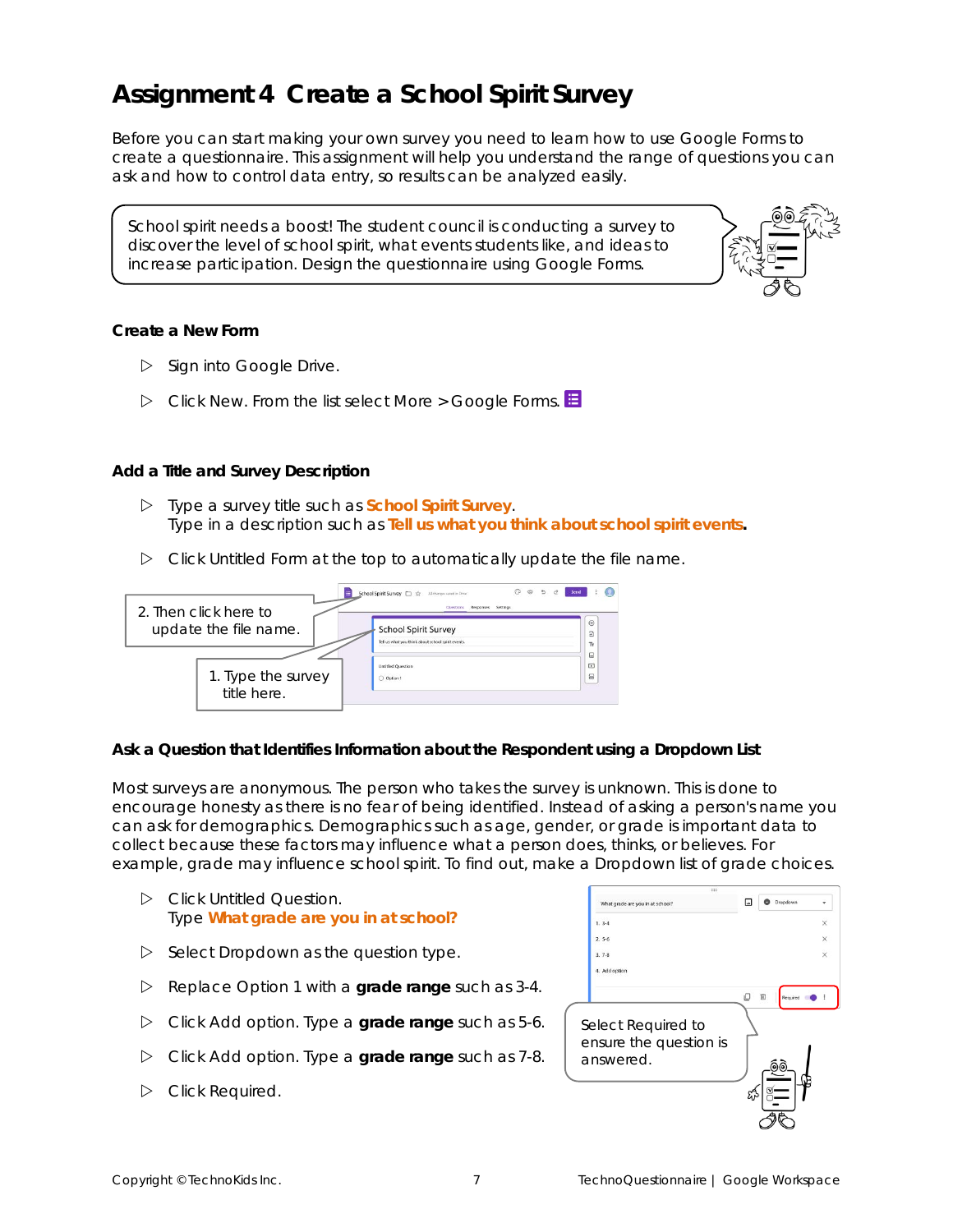**Ask a Question that Lets a Person Pick from a Checklist**

You need to find out how students learn about spirit activities. This will help you know what forms of advertising are working. A list can be created to allow a person to pick one or all of the choices or even type in their own answer.

- $\triangleright$  Click *Add question*  $\bigoplus$  from the Tools panel.
- In the *Question* box type **How do you find out about school spirit events?**
- $\triangleright$  Select *Checkboxes* as the question type.
- $\triangleright$  Add the choices:
	- o **posters in hallways**
	- o **school announcements**
	- o **friends**
- Click *add "Other"*.
- Click *Required*.



**Ask a Question that Limits the Number of Choices Selected from a Checklist**

You need to find out which qualities students like about spirit days. A list can be set to allow a person to pick a fixed number of choices. This is a great way to learn what people like the most. Create a list and restrict the number of answers.

- $\triangleright$  Click Add question.  $\bigoplus$
- In the *Question box* type **Pick two things you like the most about school spirit activities.**
- $\triangleright$  Select *Checkboxes* as the question type.
- $\triangleright$  Add the choices:
	- o **win a prize**
	- o **dress up**
	- o **competition**
	- o **group activity**
- Click *Required*.
- Click *Advanced settings*. Click *Response validation*.
- $\triangleright$  Set the number of choices:



- o In the first box pick *Select exactly*.
- o In the second box type **2**.
- o In the third box type **Pick two things you like the most**.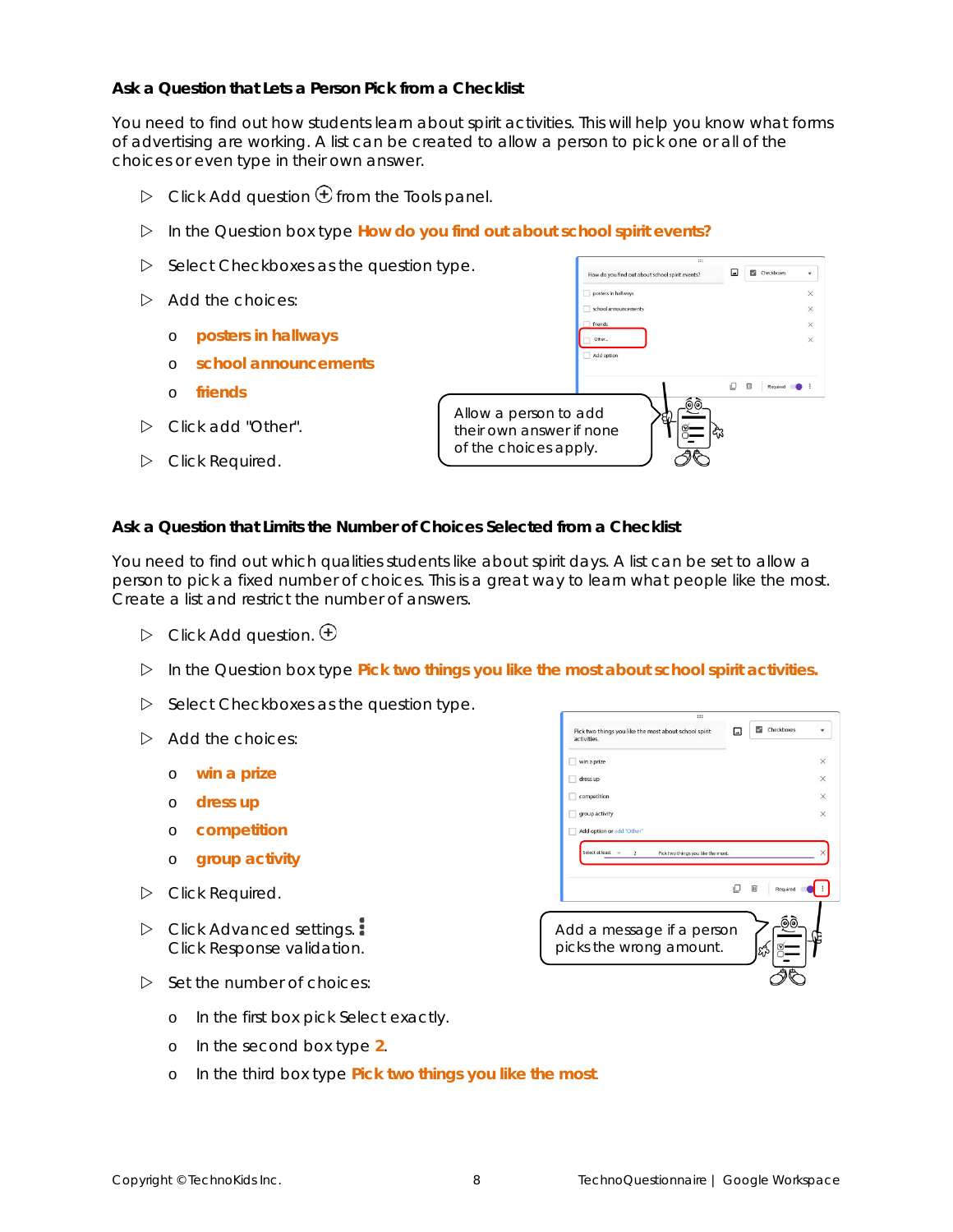**Ask a Multiple-Choice Question and Shuffle the Option Order**

You want to offer new spirit activities that the majority of students will like. Multiple choice questions restrict a person to picking only one choice from a list. Create a list of activities and have students pick the one they like the most. You can use the answer to select your next school spirit day.

- $\triangleright$  Click Add question.  $\bigoplus$
- In the *Question box* type **Which idea for a school spirit day do you like the most?**
- Select *Multiple choice* as the question type.
- $\triangleright$  Add the choices:
	- o **talent show**
	- o **teachers versus students basketball game**
	- o **school cheer competition**
- Click *Required*.
- Click *Advanced settings.* Select *Shuffle option order*.



**Use a Rating Scale to Measure School Spirit**

You need to find out how students rate their current level of school spirit. A scale offers a range and the person picks where they fall within it.

Create a scale from 1-5, with 1 being low school spirit and 5 being high school spirit.

- $\triangleright$  Click Add question.  $\bigoplus$
- In the *Question box* type **Rate your school spirit.**
- Select Linear scale as the question type.
- $\triangleright$  Set the rating options:
	- o Set the number range from 1
	- o In the 1 box, type **low.**
	- o In the 5 box, type **high**.
- Click *Required*.

|                                   | Rate your school spirit. | ى | <b>MATTER MAY ARRANGEMENT</b> |  |
|-----------------------------------|--------------------------|---|-------------------------------|--|
| to 5.                             | to<br>٠<br>٠             |   |                               |  |
|                                   | low                      |   |                               |  |
|                                   | 5<br>high                |   |                               |  |
|                                   |                          |   | 回<br>Required                 |  |
| Measure how<br>people feel with a | ෧෧<br>ą<br>ናኔ            |   |                               |  |
| five-point scale.                 |                          |   |                               |  |

 $\overline{a}$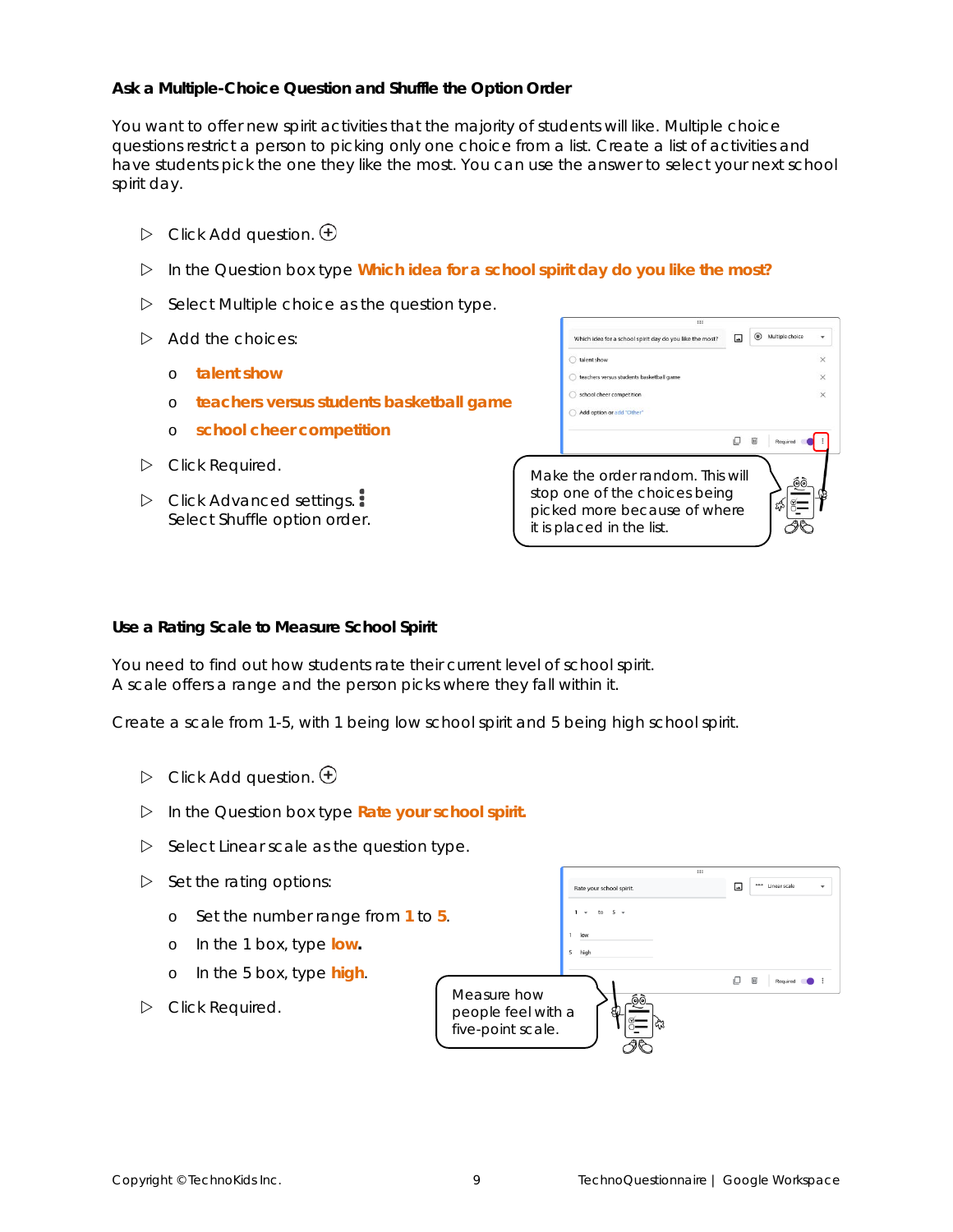**Use a Grid to List Multiple Items with a Scale**

You need to find out students' opinion of past spirit activities. A grid can be used to list many items that can then be rated. It is a great way to assess opinions because the choice is the same for every item.

| Tell us what you think!" |             |          |          |
|--------------------------|-------------|----------|----------|
|                          | disliked it | liked it | loved it |
| plaid day                |             |          | O        |
| birthday board           | Ω           | $\Omega$ | Ω        |
| wacky hair day           |             |          |          |

- $\triangleright$  Click Add question.  $\bigoplus$
- In the *Question box* type **Tell us what you think!**
- Select *Multiple choice grid* as the question type.
- $\triangleright$  Add the activities:
	- o In the Row 1 label type **plaid day**.
	- o In the Row 2 label type **birthday board**.
	- o In the Row 3 label type **wacky hair day**.
- $\triangleright$  Add the ratings:
	- o In the Column 1 label, type **disliked it**.
	- o Click *Add column*, type **liked it**.
	- o Click *Add column*, type **loved it**.
- Click *Require a response in each row*.

#### **TIP | Question Order**

New questions are added after the last *selected* question. You can move a question by dragging it into position. Simply grab the *Move question*  $\cdots$  handle at the top of the question box and drag to a new position.

**Allow People to Share Ideas with a Paragraph Box**

You need spirit activities that students like so that they will join in the fun. Get people to share their ideas.

- $\triangleright$  Click Add question.  $\bigoplus$
- In the *Question box* type **Share your ideas! How can we boost school spirit?**
- Select *Paragraph* as the question type.
- You can leave the *Required* option off.

| Share your ideas! How can we boost school spirit? |     | Paragraph |  | Pick Short answer if                |
|---------------------------------------------------|-----|-----------|--|-------------------------------------|
| Long answer text                                  |     |           |  | you want to limit<br>answer length. |
|                                                   | 11_ | Required  |  |                                     |

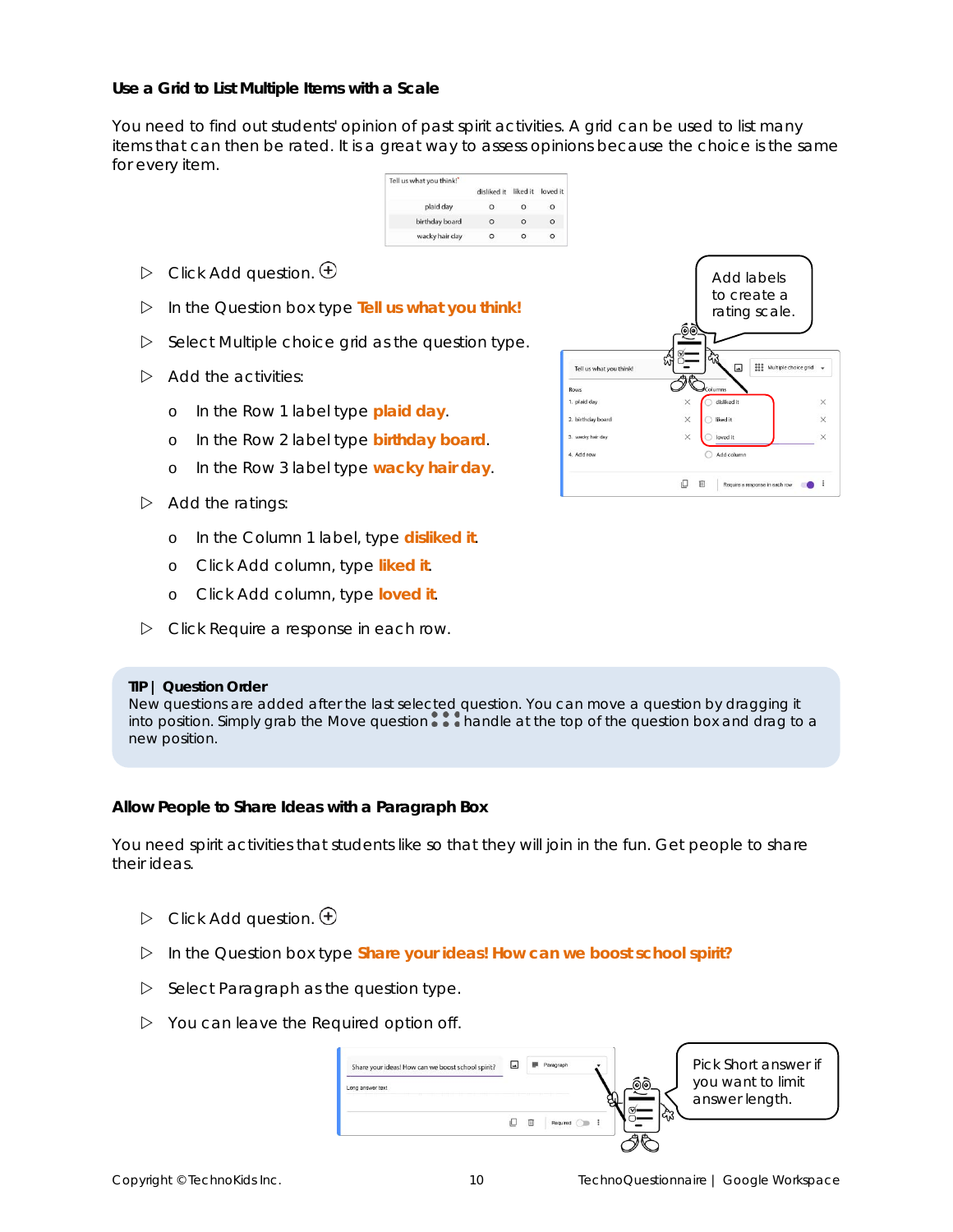#### **Set the Confirmation Page**

After a person takes the survey a *Confirmation* page is displayed. This page can be set to allow the respondent to take the survey again, edit responses, or view survey results.

- Click *Settings* at the top of the form. Questions Responses Settings
- Click the *Presentation* arrow.
- Drag the slider to enable *Share results summary with respondents*.

| This option lets<br>people see the<br>results.                             | Manage how the form and responses are presented<br>FORM PRESENTATION<br>Show progress bar<br>$\bigcirc$<br>Shuffle question order<br>$\bigcirc$<br>AFTER SUBMISSION<br>Confirmation message<br>Edit<br>Thank you for taking the survey<br>Show link to submit another response<br>-0<br>View results summary<br>Share results summary with respondents<br>$\bullet$<br>RESTRICTIONS:<br>Disable autosave for all respondents<br>$\bigcirc$ | Click Edit to customize<br>the confirmation<br>message such as Thank<br>you for taking the<br>survey! Click Save.<br>මම<br>ඇ |
|----------------------------------------------------------------------------|--------------------------------------------------------------------------------------------------------------------------------------------------------------------------------------------------------------------------------------------------------------------------------------------------------------------------------------------------------------------------------------------------------------------------------------------|------------------------------------------------------------------------------------------------------------------------------|
| Test the Form                                                              |                                                                                                                                                                                                                                                                                                                                                                                                                                            |                                                                                                                              |
| Click Preview. <sup>o</sup><br>$\triangleright$<br>Complete the survey.    |                                                                                                                                                                                                                                                                                                                                                                                                                                            |                                                                                                                              |
| Pick a grade range. Are the<br>options suited to your school?              | <b>School Spirit Survey</b><br>Tell us what you think about school spirit events<br>What grade are you in at school? *<br>V<br>Choose                                                                                                                                                                                                                                                                                                      |                                                                                                                              |
| Check all the boxes.<br>Type in a short answer for Other.                  | Famewe things looks tugget fug the use ob wolf<br>posters in hallways<br>School announcem<br>[7] friends<br>$\square$ one:                                                                                                                                                                                                                                                                                                                 |                                                                                                                              |
| Check the first box.<br>Did a message about<br>picking two choices appear? | Plok two things you like the most about school spirit activities.<br>$\Box$ win a prize<br>$\Box$ dress up<br>$\Box$ competiti<br>group activity                                                                                                                                                                                                                                                                                           | Pick a choice from the list.                                                                                                 |
| Check three boxes. Did the<br>error message reappear?                      | Which idea for a school spirit day you like like the most?"<br>○ teachers versus students baskett<br>$O$ school cheer compe<br>O talent show                                                                                                                                                                                                                                                                                               | You should only be able to pick<br>one option.                                                                               |
| Pick only two boxes.                                                       | Rate your school spirit.<br>$\circ$<br>$\circ$<br>$\circ$<br>$\circ$<br>$\circ$                                                                                                                                                                                                                                                                                                                                                            | Try picking different<br>rating options.                                                                                     |
|                                                                            | Tell us what you think! "<br>liked it<br>loved it<br>$\circ$<br>$\circ$<br>$\circ$<br>plaid day<br>$\circ$<br>$\circ$<br>$\circ$<br>birthday boars<br>$\circ$<br>$\circ$<br>$\circ$<br>wicky hair da                                                                                                                                                                                                                                       | For each event pick a<br>different rating option.                                                                            |
|                                                                            | Share your ideas! How can we boost school spirit?<br><b>Class for</b><br>Google Forms                                                                                                                                                                                                                                                                                                                                                      | Type in a suggestion.                                                                                                        |

Click *Submit*.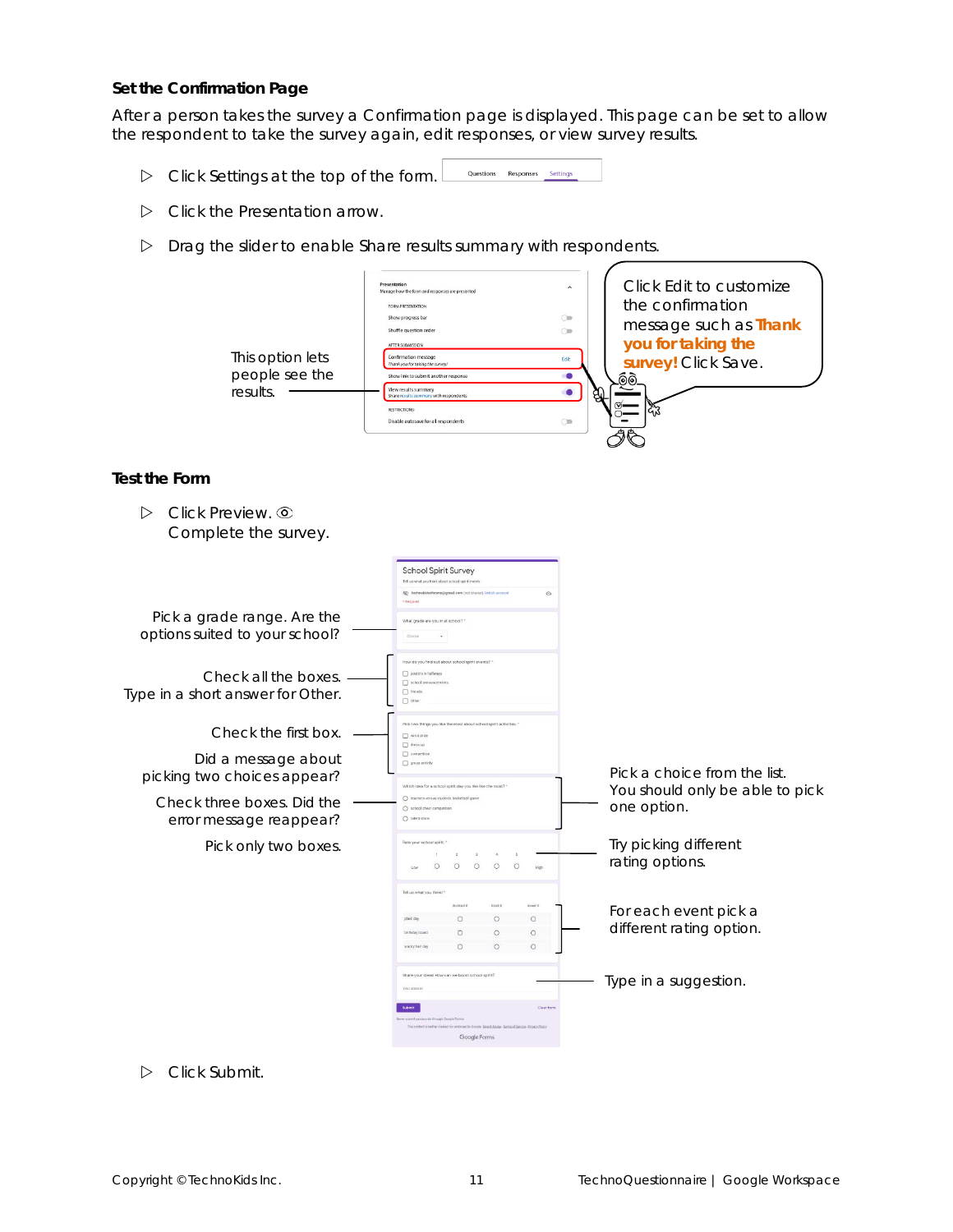**Edit any Mistakes**

- $\triangleright$  Close the tab with the confirmation page. The survey should still be open.
- $\triangleright$  Make any corrections.
	- o Does a red star appear beside a question to show it is REQUIRED?
	- o Is each question spelled correctly?
	- o Is there an unwanted question? Click *Delete*.
	- o To move a question, click and drag it to a new location.  $\cdots$

#### **View Responses**

Click *Responses* to view graphed results.



**Questions about the School Spirit Survey**

1. What is the purpose of the school spirit survey?

**Learn students' opinion of school spirit events to design new activities students will join.**

2. Do the questions help the school council achieve their purpose? Why or why not?

**Yes. The survey results will inform school council about activities the majority of students will like.**

- 3. A survey is usually given to a small group called a *sample*. The results are then used to generalize what a larger group of similar people called a *population* might think.
	- a. What is the large group or population in this survey? **students in school**
	- b. A sample must represent the larger group. If one grade took the survey could the school council generalize the results to the population? Why or why not? **No. The sample should have students from each grade not just one.**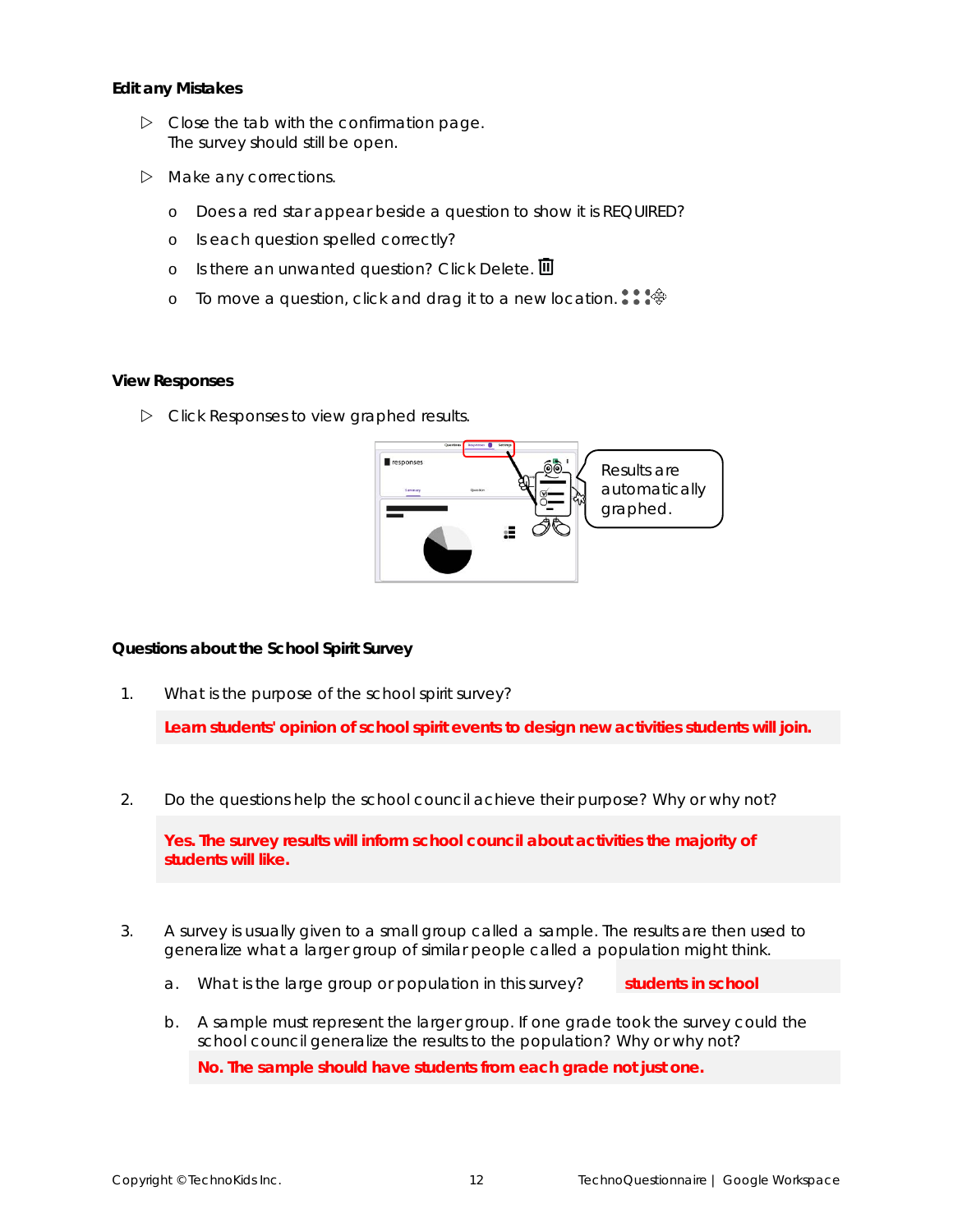### **Assignment 5 Organize Ideas for a Survey Questionnaire**

It is important that a survey questionnaire is well designed because decisions are made based on the results. Answer the questions to organize your ideas.

**Brainstorm an Idea for Your Survey**

Pick an idea from the list below or come up with your own.

- 
- 
- 
- $\Box$  rate satisfaction with school library  $\Box$  set a homework policy
- 
- $\square$  plan an upcoming school event  $\square$  your idea
- $\square$  report on access to technology  $\square$  gain support to start a new club
- $\square$  research popular trends  $\square$  develop a fundraising campaign
- $\square$  improve safety on the bus or at recess  $\square$  increase participation in school programs

Need ideas? Complete / *Extension Activity 3*.

<u>@@</u>

- 
- $\square$  reduce bullying at school  $\square$  select music for a school dance

o design a program o solve a problem o organize an event

o other:

- 
- 

**What is the Purpose of the Survey?**

- 1. What is the purpose of your survey?
	- o describe a current situation
	- o understand the opinion of others
	- o identify needs or areas for change
	- o assess satisfaction
	- o develop a plan
- 2. What is your research question?

#### **Who Should Complete the Survey?**

- 3. a. What group of people do you want to study? You will apply your research findings to this large group (population).
	- b. How many people will be in your sample group? You will need at least 8-10 people.
	- c. How will you avoid sample bias? Make certain you do not exclude types of people that are in your population. Think about a person's gender, age, or grade.
	- d. How will you pick people to take your survey? Random sampling gives each person in the population an equal chance of being picked.



**What Method Will You Use to Collect Data?**

4. How will people complete your survey?

- 
- 
- mobile device email the form email a link post a link on the Internet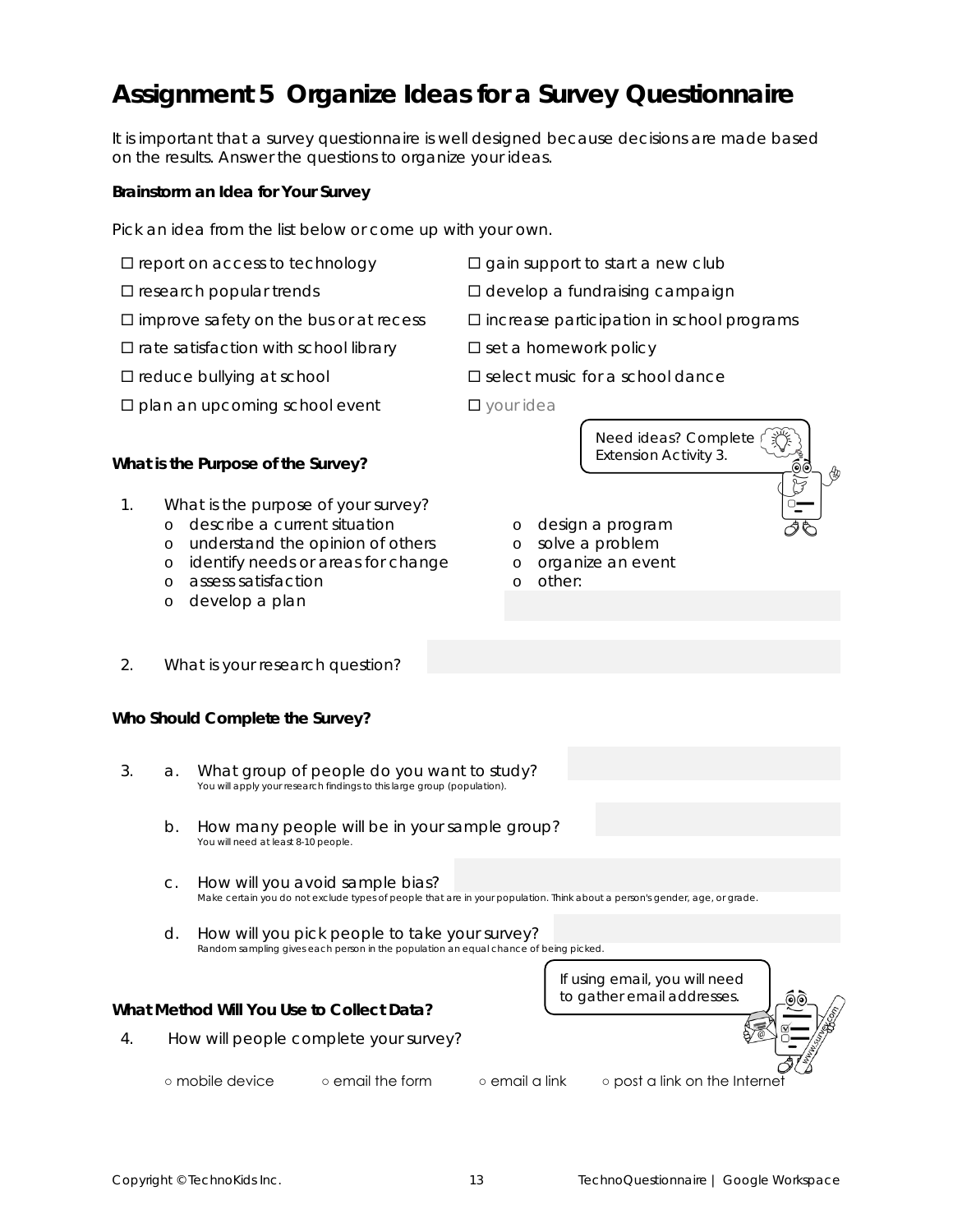**What Questions Will You Ask?**

The survey must include 5-10 questions. Follow these tips:

- ask for one piece of information at a time
- start with closed-ended questions that have people pick from a list of answers
- place open-ended questions that allow short answers, at the end
- avoid leading questions do not word questions that hint at an answer
- where appropriate, for checklists and multiple-choice questions, include the option "does not apply", "don't know", "not important to me", "I don't have x", or "other".
- Pick an option. 5. Demographics, such as gender or grade, can influence behavior or opinions. Choose Create a dropdown list to learn about people in your sample group. option 1 My options are: option 2 Is this question required? The M 6. Checkboxes allow people to pick more than one answer Ask a question? Pick all that apply. from a list. It is a great way to categorize behaviors or opinions.  $\Box$  choice 1 Ask a question that allows people to pick from a list.  $\Box$  choice 2  $\Box$  choice 3 My question is: My choices are: 7. A multiple-choice question allows people to pick one answer from a list. Ask a question? It is a good way to find out which option people prefer the most. O choice 1 Ask a multiple-choice question.  $O$  choice  $2$  $O$  choice  $3$ My question is:

Is this question required? The Manus Manus Manus N

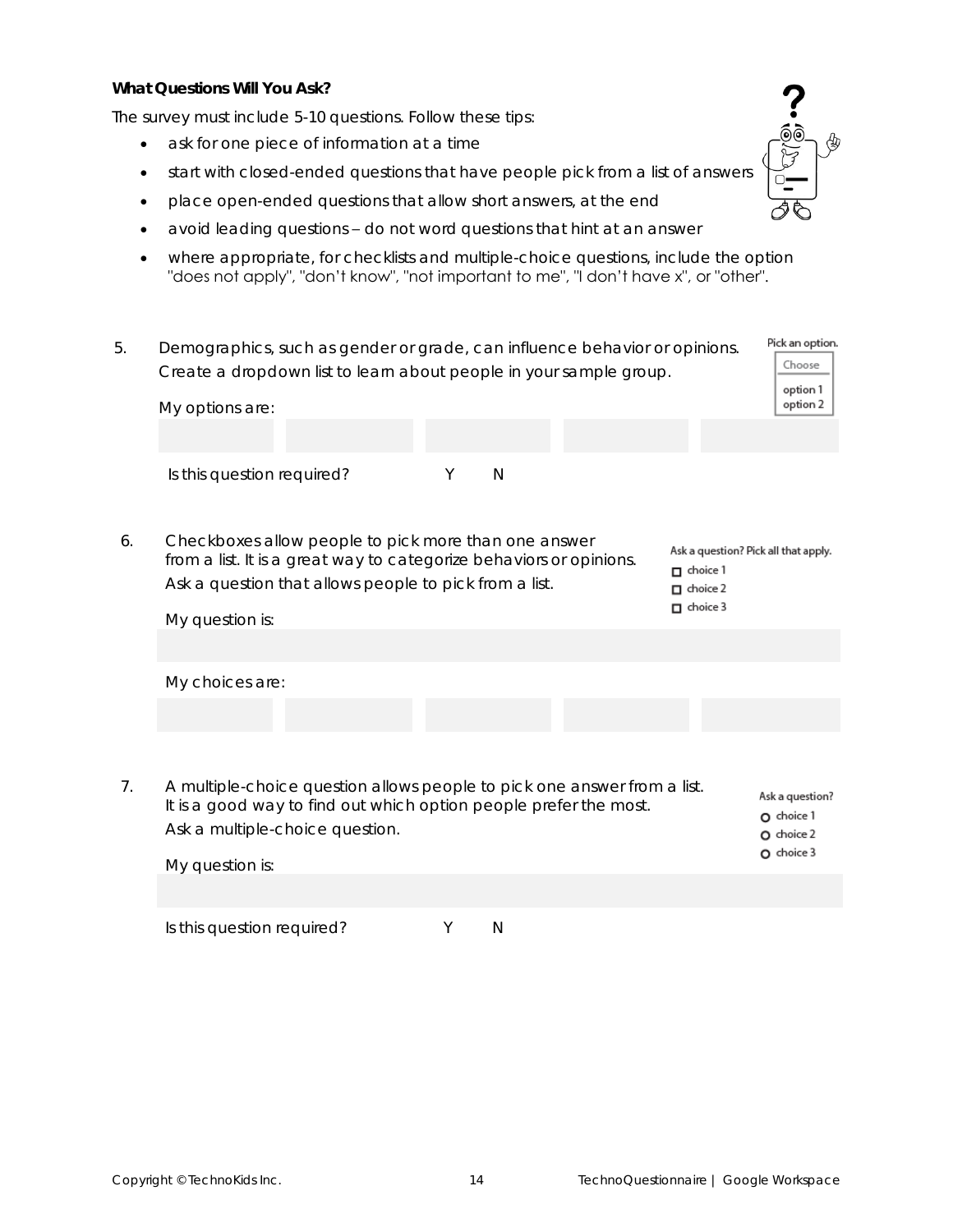8. A scale allows people to rate their opinion. A range can be *low* to *high*, *strongly disagree* to *strongly agree*, *never* to *always, unimportant* to *important*, *poor* to *excellent*.

| low |  |  | high |
|-----|--|--|------|

Ask a question that asks people to rate their opinion.

| My question is:            |   |  |  |
|----------------------------|---|--|--|
|                            |   |  |  |
|                            |   |  |  |
| My scale is:               |   |  |  |
|                            |   |  |  |
| Is this question required? | N |  |  |

9. A short answer allows people to type in a response, explain an answer, or suggest an idea.

Ask an open-ended question that has people type in an answer. Your answer

Write an open-ended question that requires a short answer.

10. List other questions you will include in your survey.

You may want to use a grid to have people state many opinions. The columns can be yes/no, dislike/like/love, or disagree/undecided/agree.

#### Share your opinion

|             | never | sometimes | always |
|-------------|-------|-----------|--------|
| statement 1 | റ     | O         | э      |
| statement 2 | റ     | Ω         | э.     |
| statement 3 | O     |           |        |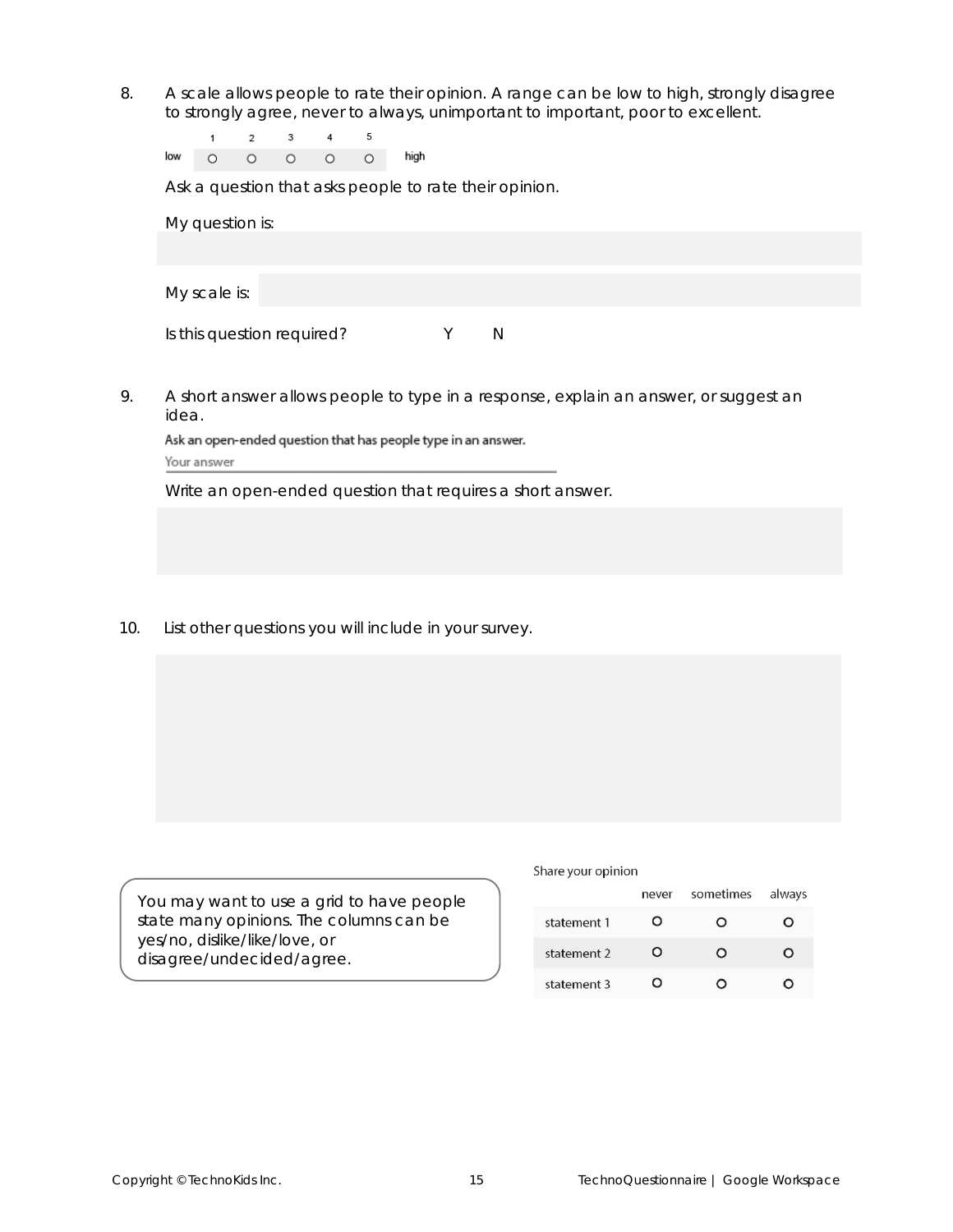### **Assignment 7 Conduct a Pre-Test**

You are almost ready to get people to answer your survey questionnaire. Before you send it to your sample group you need to give it to a friend to test.

A pre-test is a great way to decide which questions need to be re-worded, deleted, or added.

The pre-test will help you to answer the following questions to make improvements:

- Are the questions easy to understand?
- Does the survey take too long to complete?
- Do the multiple choice and checklists give a person enough choice?
- Is the data collected useful or does another question need to be added?

**Open the Survey in Google Forms**

**Share Your Device or Email a Link to a Friend**

You can have your friend take the survey on your device. Or, if you like, you can give them a link, post the survey using social media, or send an email invitation. Follow the instructions below to email your friend a link. Ignore them if you have selected another method.

Click *Send*.

|--|--|--|

Type in your friend's **email address**. (It is best if it is a web-based account)

|                                        | Send form<br>Collect emails<br>п                | $\times$ |                                                                          |
|----------------------------------------|-------------------------------------------------|----------|--------------------------------------------------------------------------|
| Type email address                     | $\leftrightarrow$<br>Send via<br>GĐ             | 78 E 2   |                                                                          |
| of your friend.                        | Email<br>To                                     |          |                                                                          |
| Add Survey Name as                     | friend@email.com                                |          |                                                                          |
| the subject.                           | Subject<br>Social Media                         |          |                                                                          |
| You can add a<br>message to the email. | Message<br>Share your opinion. Take the survey! |          |                                                                          |
|                                        | Include formin email                            |          | You can have the form appear in                                          |
|                                        | ረን<br>$Q+$ Add collaborators                    |          | the email message. This works best if<br>the person has a Gmail account. |
|                                        |                                                 |          |                                                                          |

Click *Send*.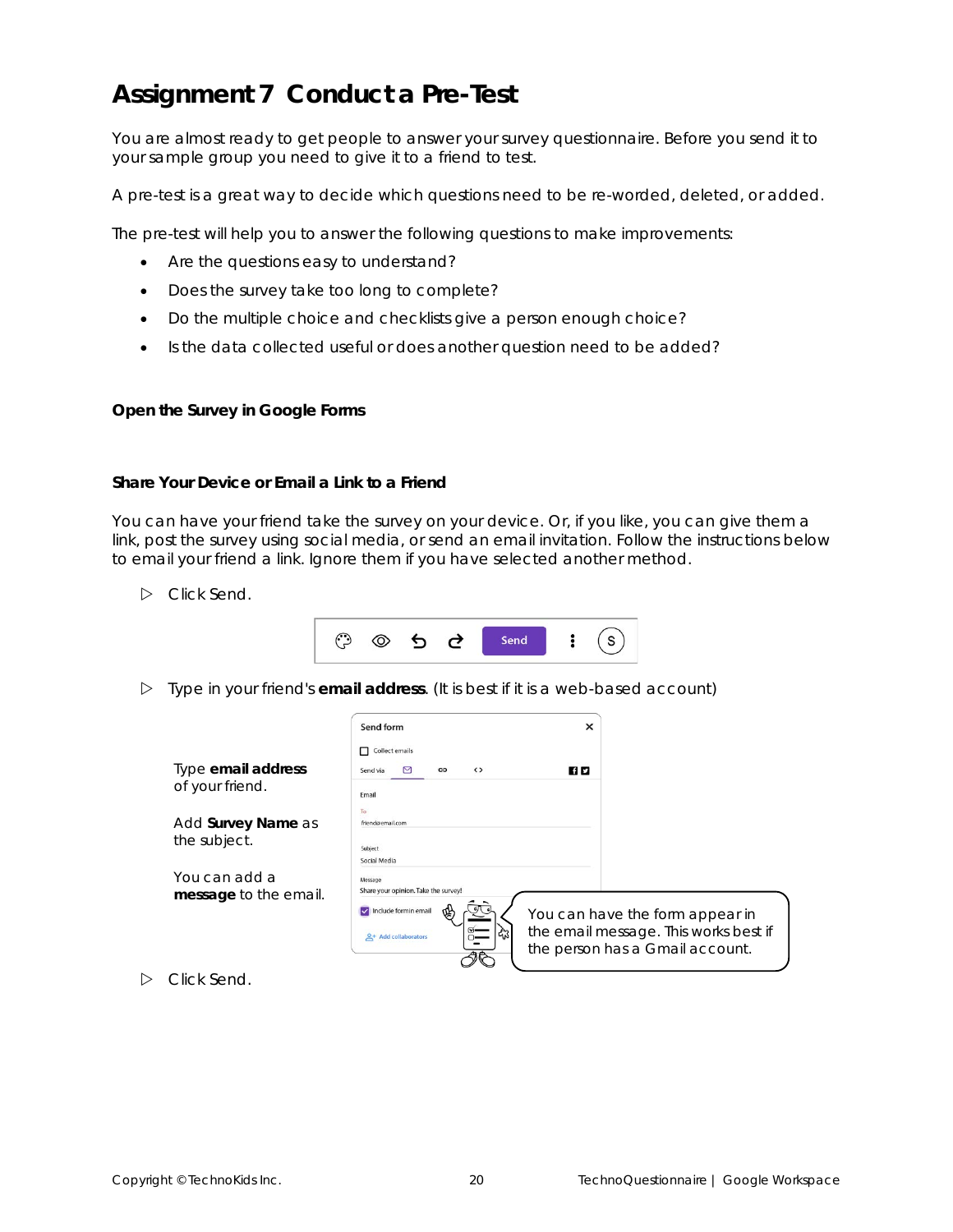**Have Your Friend Review the Survey using a Checklist**

- $\triangleright$  IF you sent an email, have your friend sign into their account and click on your message. They must click on the link to take the survey.
- $\triangleright$  Have your friend, complete the checklist. Discuss the results.



| Survey Name:                      |                                                                                                                                                     |  |
|-----------------------------------|-----------------------------------------------------------------------------------------------------------------------------------------------------|--|
|                                   |                                                                                                                                                     |  |
|                                   | The survey is a suitable length. It is not too long or too short.                                                                                   |  |
| The title tells about the survey. |                                                                                                                                                     |  |
|                                   | Checklists and multiple-choice questions offer good choices.                                                                                        |  |
|                                   | Where appropriate, checklists and multiple-choice questions let a person<br>pick "does not apply", "don't know", "not important to me", or "other". |  |
|                                   | Rating scales give a suitable range.                                                                                                                |  |
|                                   | Short answer questions ask for important information.                                                                                               |  |
|                                   | Each question is easy to understand.                                                                                                                |  |
|                                   | Important questions are required and cannot be skipped.                                                                                             |  |
|                                   | The questions are organized in a logical order.                                                                                                     |  |
|                                   | The questions avoid bias and do not hint at an answer.                                                                                              |  |

**Discuss Results of the Pre-Test**



**Edit the Survey**

 $\triangleright$  Use the results of the pre-test to make improvements to the survey.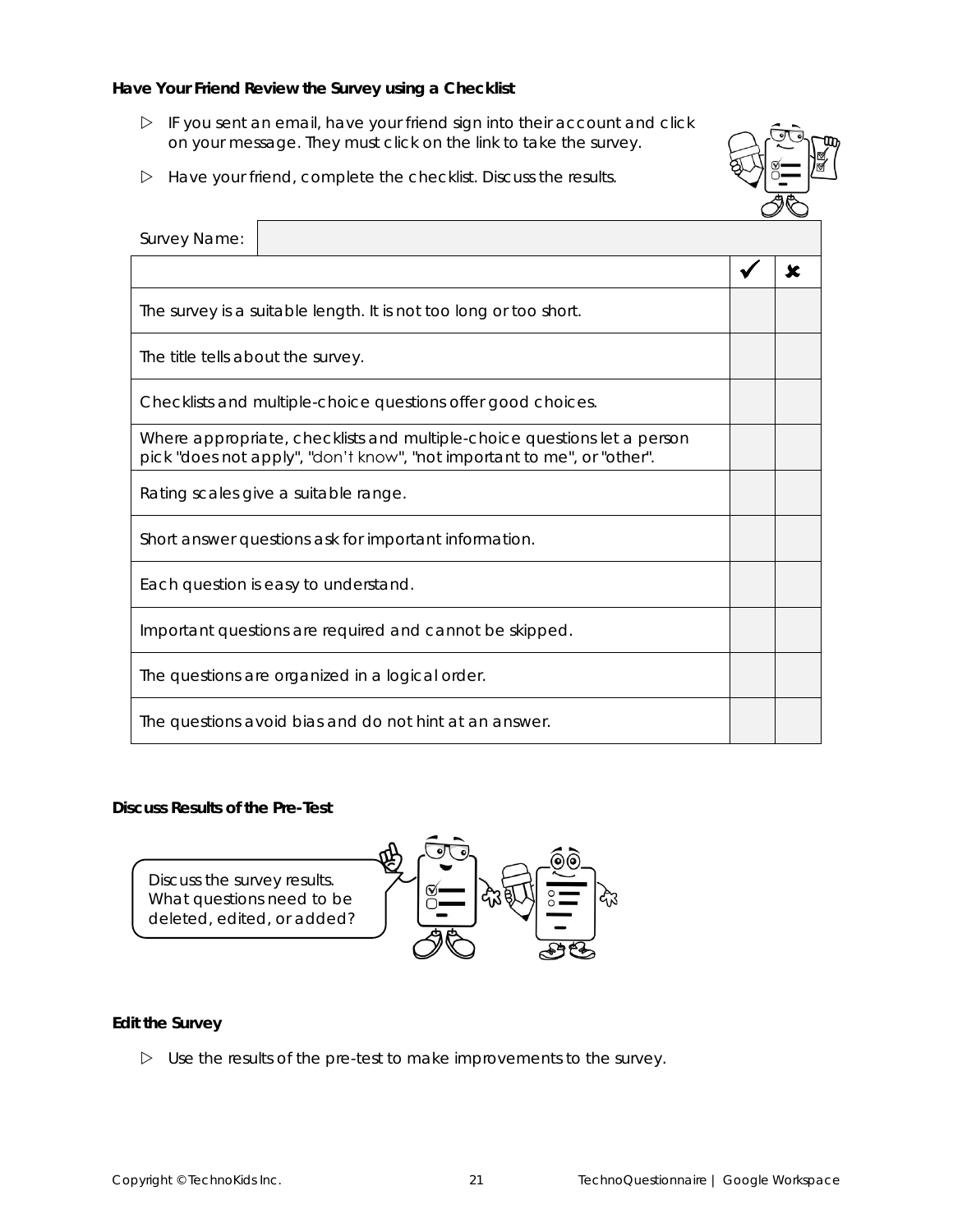### **Extension Activity 1: What is Sample Bias?**

A survey questionnaire is given to a sample group of people to gather information about their behavior, opinion, or beliefs. Data is then analyzed with the results being used to show what a larger group of similar people, called a population, might do, think, or believe.



Sample bias is when members of a population are excluded from taking a survey questionnaire. This gives an inaccurate result; as the people taking the survey are not similar to the population.

A school with 20 teachers is creating a policy for mobile devices. The principal wants to know the teachers' opinion about whether students should be able to listen to music during class.

*Purpose:* Create a mobile device policy.

*Research question:* Should students be able to listen to music during class?

- 1. Sample bias can occur when some members of a population are excluded from taking a survey. Different types of people need to be included in the sample group. Which sample group shows the least bias? Why?
	- $\square$  grade 6 teachers
	- $\square$  gym teachers
	- $\Box$  teachers that teach different grades and subjects
- 2. Sample bias can occur when people are not selected randomly. Random sampling gives each person in the population an equal chance of being picked to take the survey.

What sampling technique shows the least bias? Why?

- $\square$  select teachers from odd numbered classrooms
- $\Box$  select teachers in the senior wing
- $\square$  survey teachers that coach sports
- 3. Sample bias can occur when the sample group is too small. The larger the population the more people that need to take the survey. What sample size shows the least bias? Why?
	- $\Box$  2
	- 5
	- $\Box$  10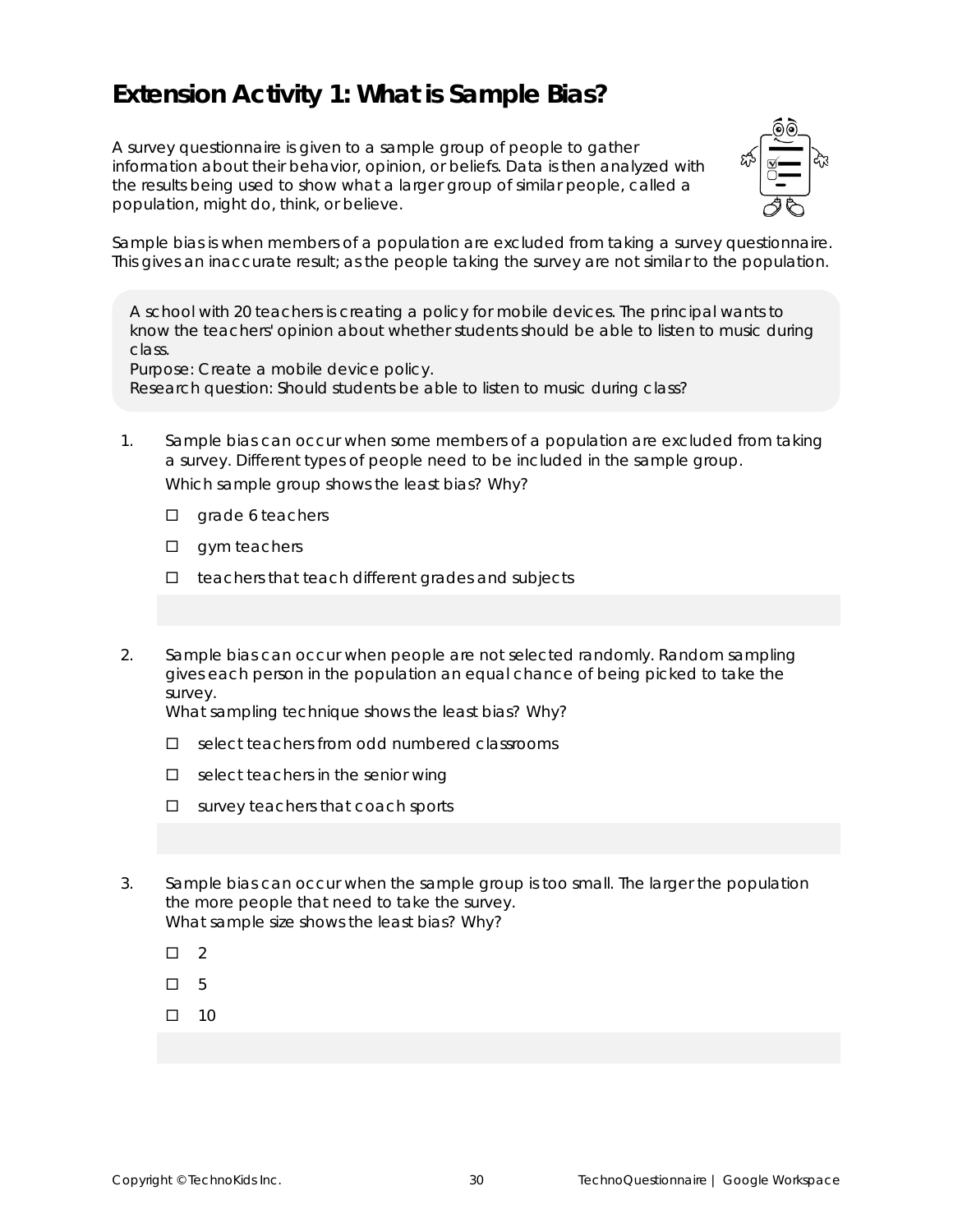### **Appendix A: Assessment Tools**

### **Questionnaire Marking Sheet**

| Title describes the research topic.                                          | /1 |
|------------------------------------------------------------------------------|----|
| Demographic information is collected and tells about the sample group.       | /1 |
| A wide range of question types are included.                                 | /4 |
| The type of question used fits the information that is being collected.      | /5 |
| Options for questions are appropriate and offer a suitable range of choices. | /5 |
| Questions achieve the purpose of the survey.                                 | /5 |
| A suitable number of questions are included in the survey.                   | /1 |
| Order of questions is logical.                                               | /1 |
| Important questions are set to "required".                                   | /1 |
| Spelling and grammar are correct.                                            |    |

**/25**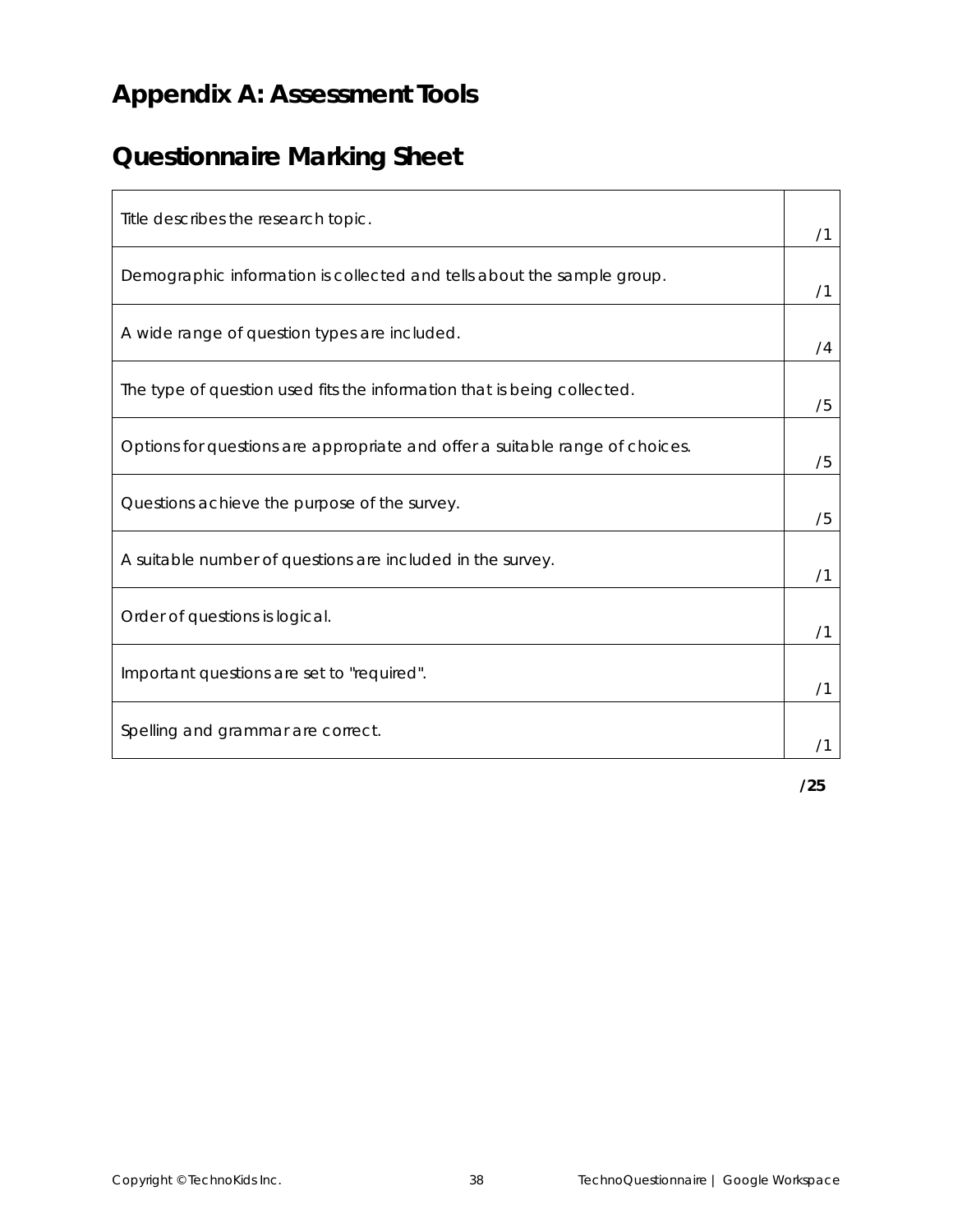### **Questionnaire Presentation Rubric**

|                                | Poor   Level 1                                                                                  | Fair   Level 2                                                                                     | Good   Level 3                                                                                  | Excellent   Level 4                                                                                               |
|--------------------------------|-------------------------------------------------------------------------------------------------|----------------------------------------------------------------------------------------------------|-------------------------------------------------------------------------------------------------|-------------------------------------------------------------------------------------------------------------------|
|                                | Incomplete<br>description of<br>research design.                                                | Somewhat complete<br>description of<br>research design.                                            | Complete<br>description of<br>research design.                                                  | Complete and<br>insightful description<br>of research design.                                                     |
| Research Design                | Missing most details:<br>purpose, research<br>question, sample,<br>and sample bias.             | Missing a few details:<br>purpose, research<br>question, sample,<br>and/or sample bias.            | All details included:<br>purpose, research<br>question, sample,<br>and sample bias.             | Thorough description<br>of all details:<br>purpose, research<br>question, sample,<br>and sample bias.             |
|                                | Inaccurate<br>description of<br>research findings.                                              | Somewhat accurate<br>description of<br>research findings.                                          | Accurate description<br>of research findings.                                                   | Accurate description<br>of research findings.                                                                     |
| <b>Research Results</b>        | Missing many details:<br>purpose,<br>generalization of<br>findings, and<br>interesting results. | Missing some details:<br>purpose,<br>generalization of<br>findings, and/or<br>interesting results. | All details included:<br>purpose,<br>generalization of<br>findings, and<br>interesting results. | Thorough description<br>of all details:<br>purpose,<br>generalization of<br>findings, and<br>interesting results. |
|                                | Conclusions are<br>unclear and are not<br>supported by<br>evidence.                             | Conclusions are<br>weak and are not<br>always supported by<br>evidence.                            | Conclusions are<br>strong and are<br>supported by<br>evidence.                                  | Conclusions are<br>strong, supported by<br>evidence, and show<br>a complex level of<br>analysis.                  |
| Application of                 | Limited<br>understanding of<br>how the results can<br>be applied.                               | Some understanding<br>of how the results<br>can be applied.                                        | Clear understanding<br>of how the results<br>can be applied.                                    | In-depth<br>understanding of<br>how the results can<br>be applied.                                                |
| <b>Results</b>                 | Suggestions for the<br>next step are missing<br>or impractical.                                 | Some suggestions for<br>the next step are<br>impractical.                                          | Suggestions for the<br>next step are<br>practical.                                              | Suggestions for the<br>next step are<br>practical and<br>creative.                                                |
| Critique of Research<br>Design | Lack suggestions for<br>improvement.                                                            | Suggestions improve<br>some of the survey.                                                         | Suggestions improve<br>the survey.                                                              | Suggestions improve<br>the survey and are<br>high-quality.                                                        |

#### Comments: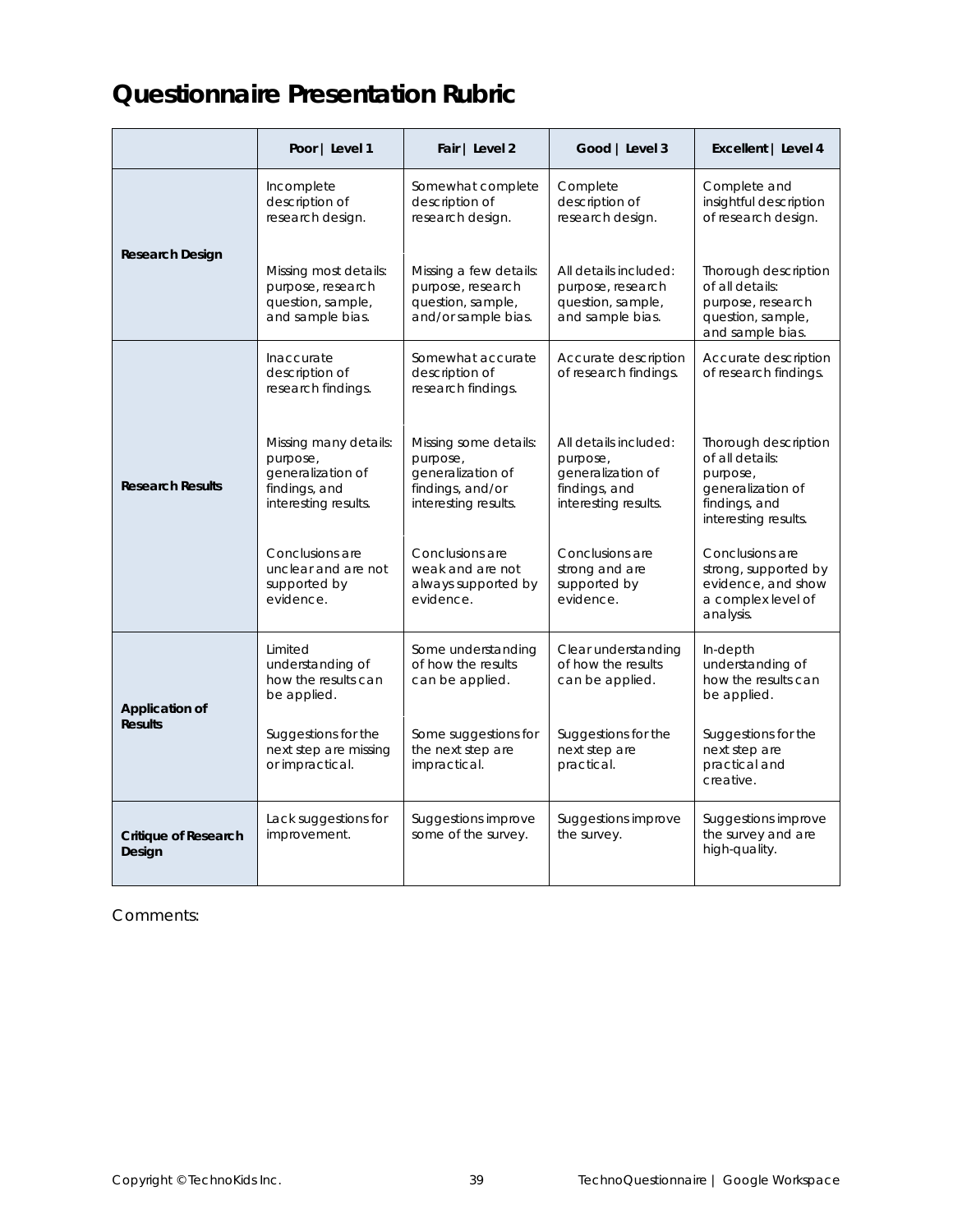### Social Media Survey

Your opinion matters! Tell us what you think.

\* Required

#### What grade are you in at school? \*

 $\overline{\textbf{v}}$ 

#### Which forms of social media do you use? \*

- □ Facebook
- **Twitter**
- Instagram
- □ None
- Other:

#### Rate how often you use social media. \*

1 2 3 4

never  $\bigcirc$   $\bigcirc$   $\bigcirc$   $\bigcirc$  all the time

#### What do you like to view the most on social media? \*

- ◯ news
- photos
- o videos
- nothing I don't use social media